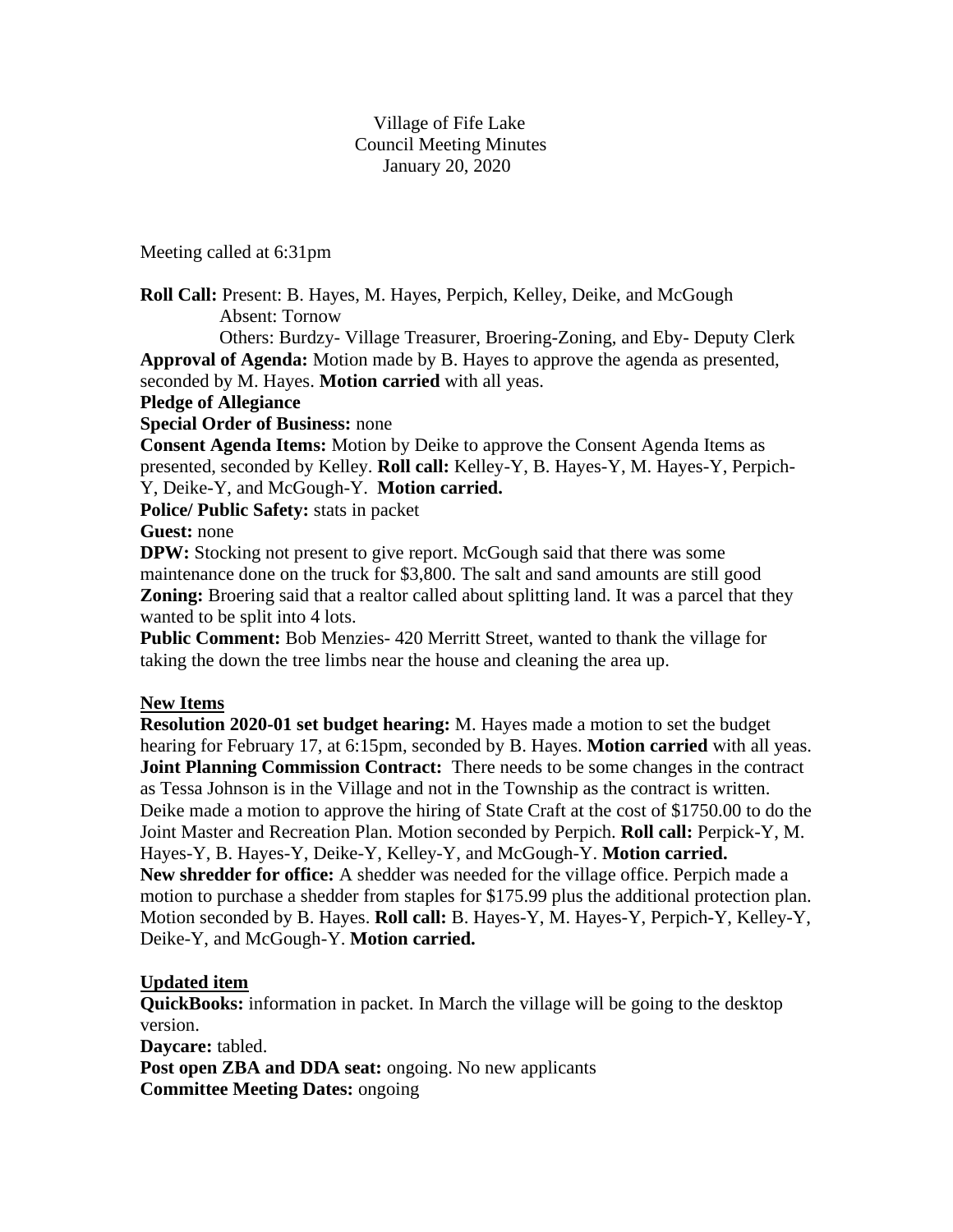**Communication:** The Chamber request road closers and other things during the 4<sup>th</sup> celebration requested in their letter. Deike made a motion to approve the closers and leases with the correction of time. Motion seconded by M. Hayes. **Motion carried.** Time change is pertaining to the closing of State Street. An alternate route will be available during this time.

**Board Comments:** Deike said that the Honor Society is having a Blood Drive on the 24<sup>th</sup> of January.

Motion to adjourn made by Perpich at 7:20pm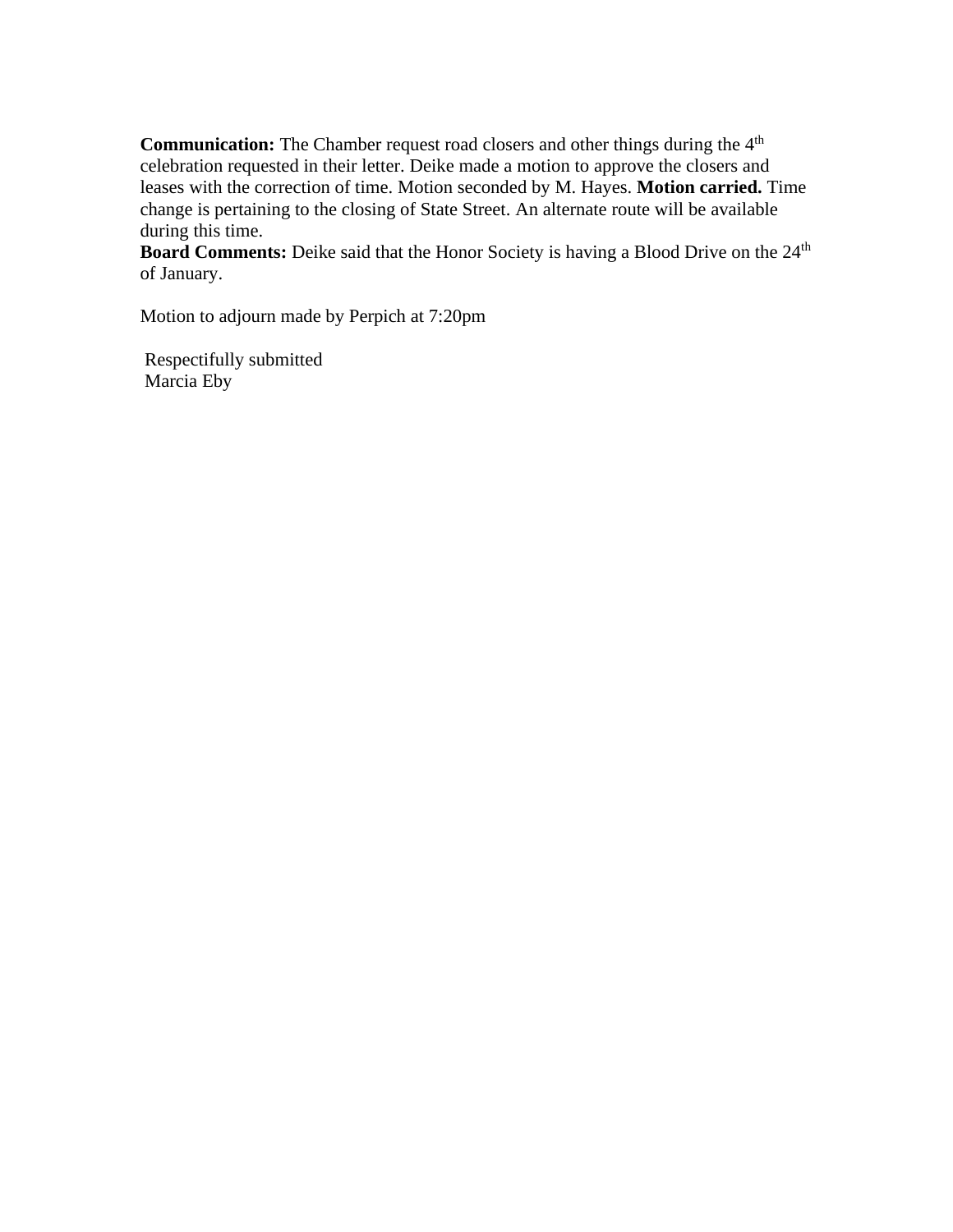Village of Fife Lake Budget Hearing February 17, 2020

Meeting called to order at 6:15pm

**Roll call:** Present: B. Hayes, M. Hayes, Tornow, and McGough Absent: Perpich, Kelley, and Deike **Approval of Agenda:** M. Hayes made a motion to approve the agenda as presented, seconded by B. Hayes. **Motion carried** with all yeas. **2020-2021 Budget a. Discussion:** Council discussed the budget amongst them selves. Perpich arrived at 6:20pm **b. Answer questions:** no questions or concerns. **Close Public Hearing:** Motion made by M. Hayes to close the Public Hearing, seconded by Tornow. **Motion carried** with all yeas.

Meeting adjourned at 6:27pm Respectfully submitted Marcia Eby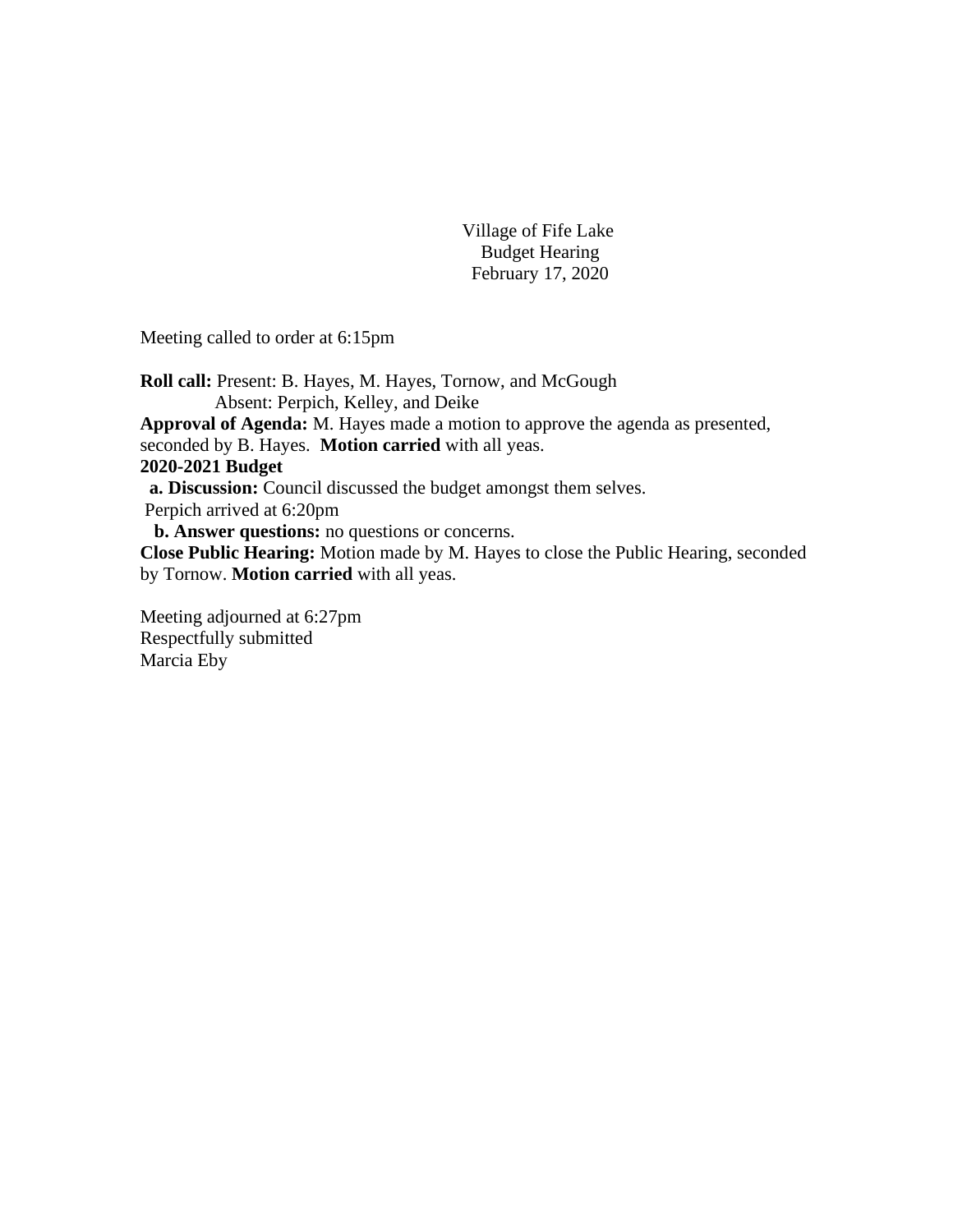Village of Fife Lake Council Meeting Minutes February 17, 2020

Meeting called to Order at 6:30pm

 **Roll Call:** Present- B. Hayes, M. Hayes, Perpich, Tornow, and McGough.

Absent- Deike, and Kelley

 Others: Johnson- Village Clerk, Burdzy-Village Treasurer, Stocking- DPW, Broering –Zoning, and Eby- Deputy Clerk.

 **Approval of Agenda:** The day care item letter b under old items will be un-tabled. M. Hayes made a motion to approve the agenda with the change, seconded by B. Hayes. **Motion Carried** with all yeas.

**Pledge of Allegiance**

 **Special Order of Business:** none

 **Consent Agenda Items:** Motion by M. Hayes to approve the Consent Agenda Items as presented, seconded by B. Hayes. **Roll Call:** B. Hayes-Y, M. Hayes-Y, Perpich-Y, Tornow-Y, and McGough-Y. **Motion carried.**

**Police/ Public Safety:** stats in packet

**Guest:** none

**DPW:** Stocking said that the streetlights that were burnt out have been replaced. He said that the salt is down about a third of what he started with. A transfer tank was purchased for the back of the truck to help with gas transfer. The tank is a 35-gallon tank with a pump. The cost was \$650.00.

**Zoning:** A letter was sent to Ray Fisher on Shelby Street from the attorney. No response yet. **Public Comment:** none

#### **New items**

**Resolution 2020-02 adopt proposed budget for 2020-2021:** Motion made by M. Hayes to adopt the 2020-2021 budget as presented. Motion seconded by B. Hayes. **Roll Call:** M. Hayes-Y, Perpich-Y, Tornow-Y, B. Hayes-Y. and McGough-Y. **Motion carried** Perpich suggested checking into what was needed to get done on the village level to be able to hire someone to write grants to help the community.

**Meeting dates and times:** These are the meeting dates for 2010-2021. M. Hayes made a motion to approve the meeting dates as presented, seconded by B. Hayes. **Motion carried** with all yeas. **Mike Perpich:** Mike has a Federal Firearms License. He said that he has had it for the last 7 years. He said that he uses it to give away for his business as a raffle. The license is listed under his old address. It needs to be transferred to his current address since he has moved from the township to the village. He in no way will have a shop out of his house to sell retail. B. Hayes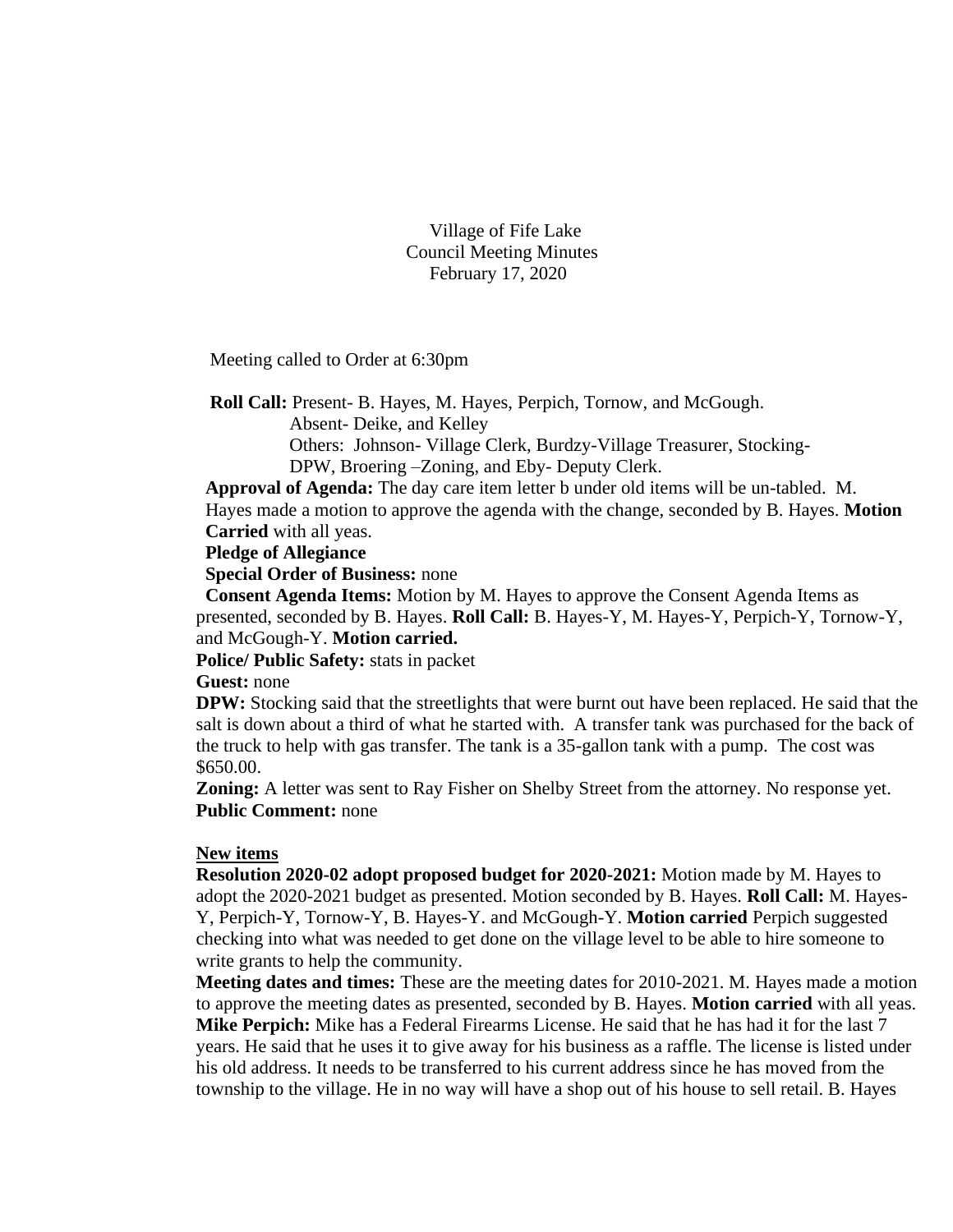made a motion to say that Fife Lake Village does not object to the transferring of FFL from 508 Boyd Street to 116 W. Front Street, Fife Lake, supported by M. Hayes. **Motions carried with one abstain**.

**Salt preapproval if needed:** This is only if needed the cost will be about \$5300.00. Tornow made a motion to approve the purchase of salt if needed, seconded by M. Hayes. **Roll call:** M. Hayes-Y, Perpich-Y, B. Hayes-Y, Tornow-Y, and McGough-Y. **Motion carried. Chamber membership dues:** The cost for the yearly membership dues is \$50.00. M. Hayes

made a motion to pay the Chamber membership dues of \$50.00 yearly, seconded by B. Hayes. **Roll call:** B. Hayes-Y, Perpich-Y, Tornow-Y, M. Hayes-Y, and McGough-Y. **Motion carried.**

#### **Updated items**

**Quick Books, desktop:** The desktop version will be ordered this week. The village will stay online through May because of the audit.

**Daycare:** Pam was here to speak on behalf of the day care. They would like to lease part of the lot next door which is the old fire barn building to put in a playground for their infants and toddlers. She said the fencing will be a 6 foot vinyl fence. She said that she would cover all expenses associated with the deed. Questions were answered between council and Pam. Motion made by McGough to move forward with contacting the attorney to see if it can be done with that property. **Roll call:** M. Hayes-Y, Tornow-Y, B. Hayes-Y, Perpich-Y, and McGough-Y, **Motion carried.** This is in the thinking stage at this point. The daycare will pay the bill for the attorney.

**Post open seats, one ZBA seat and one DDA seat:** ongoing, no new applications. **Committee meeting dates and time:** ongoing.

#### **Communication:** Recycle Smart.

**Public Comment:** none

**Board Comment:** B. Hayes said that prior to the meeting there were comments that the Township Clerk said regarding the rules for public comment. B. Hayes looked up the rules from the Attorney General open meetings act saying that it was not legal and that everyone should have a chance to speak. It was under Public opinion # 5332.

Motion made by McGough at 7:45pm Respectfully Submitted Marcia Eby.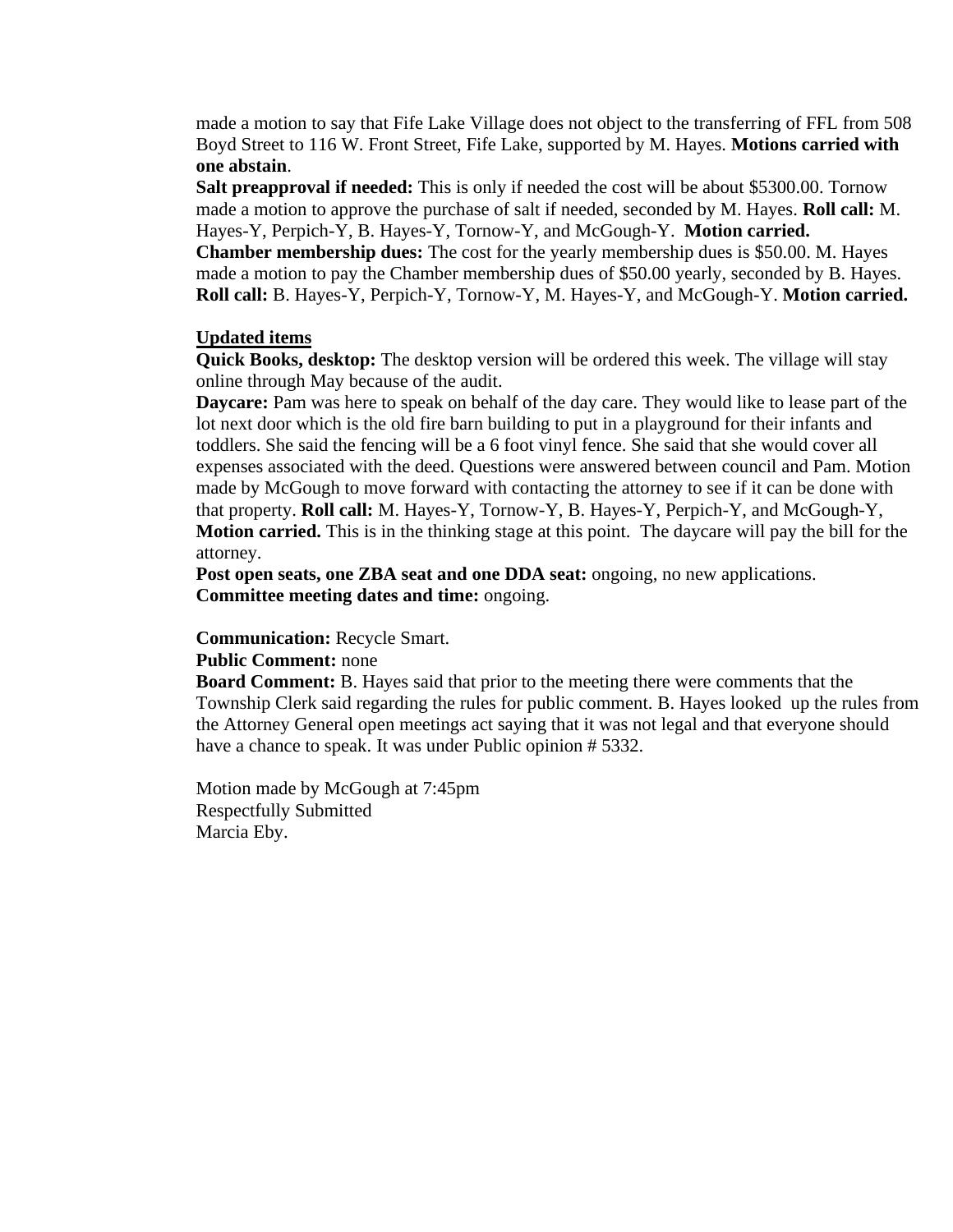### Village of Fife Lake Council Meeting Minutes March 16, 2020

Meeting called to order at 6:45pm

**Roll Call:** Present: B. Hayes, M. Hayes, Tornow, and McGough. Absent: Perpich, Kelley, and Deike

Others: Johnson- Village Clerk, and Eby- Deputy Clerk

**Approval of Agenda:** B. Hayes made a motion to approve the agenda as presented,

seconded by M. Hayes. **Motion carried** with all yeas.

**Pledge of allegiance**

**Special Order of Business:** none

**Consent Agenda Items:** M. Hayes made a motion to approve the Consent Agenda items as presented, seconded by B. Hayes. **Roll Call:** B. Hayes-Y, M. Hayes-Y, Tornow-Y, and McGough-Y. **Motion carried.**

**Police / Public Safety:** stats in packet.

**Guest:** none

**DPW:** Stocking not preset to give report. It was reported that the pot holes are being worked on.

**Zoning:** Boering not present to give report

**Public Comment:** Linda Deeren-125 W. State Street. She inquired about the leasing of the fire barn property to the daycare. She said she would like to lease a property on State Street for a possible garden and wondered if that was possible.

## **New items**

**Resolution 2020-03 set bank deposit:** B. Hayes made a motion to enact Resolution 2020-03 to set the 2020-2021 depositories and have all general funds at the Forest Area Credit Union. Motion seconded by M. Hayes. **Roll Call:** M. Hayes-Y, Tornow-Y, B. Hayes-Y, and McGough-Y. **Motion carried.**

**Spring Cleanup:** M. Hayes made a motion to approve the spring cleanup date and fees charged by American Waste. **Roll Call:** M. Hayes-Y, Tornow-Y, B. Hayes-Y, and McGough-Y. **Motion carried.** The date is on May 9<sup>th</sup> from 8-12pm.

**DDA Budget:** M. Hayes made a motion to approve the DDA budget as presented, seconded by B. Hayes. **Motion carried** with all yeas.

**Planning Commission Budget:** M. Hayes made a motion to approve the Planning Commission Budget as presented. Motion seconded by B. Hayes. **Motion carried** with all yeas

## **Updated items**

**Daycare:** information in packet. There was discussion among council as to how to proceed with this. It was decided to hold a public hearing to get citizens input. The public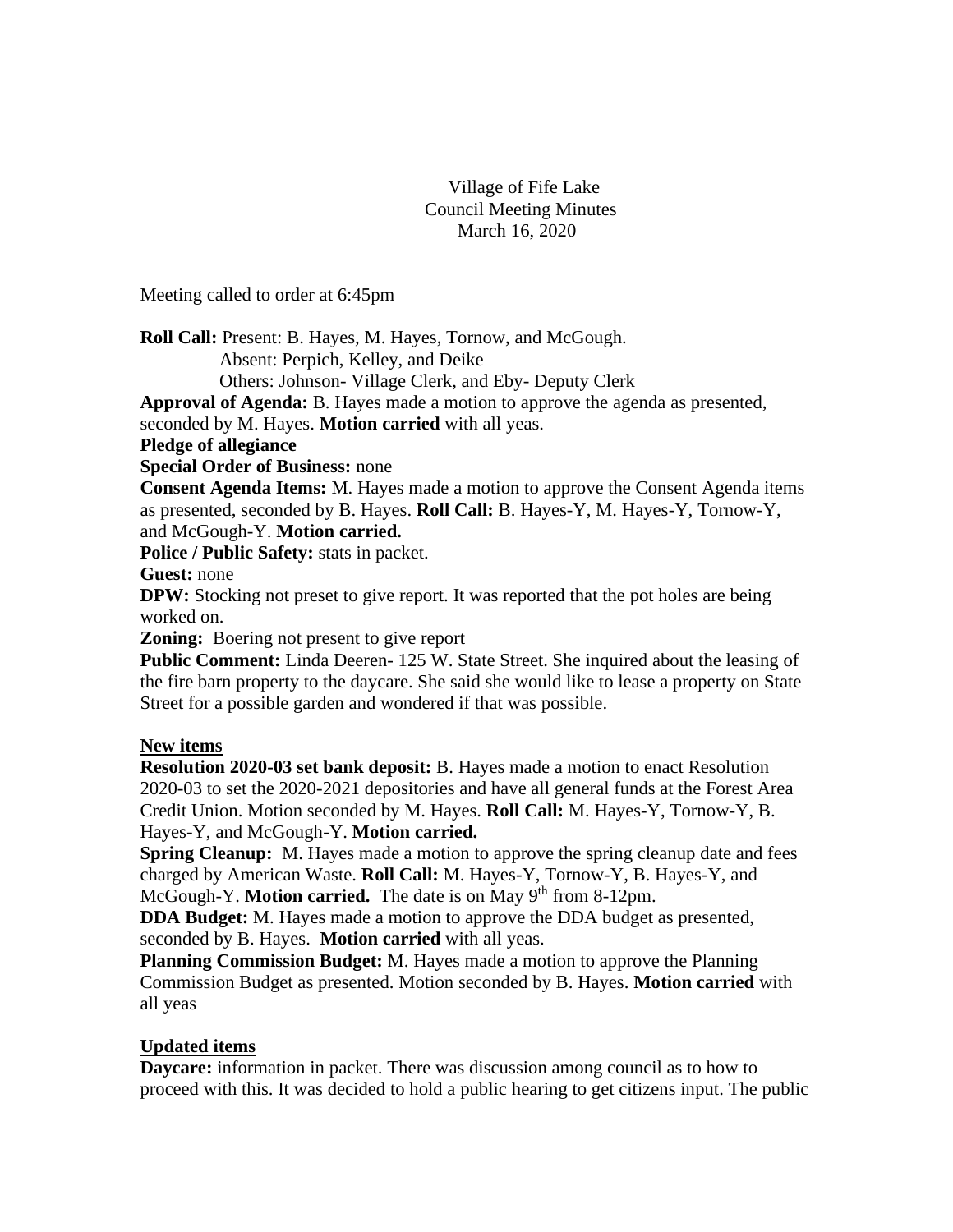Hearing will be done at the next council meeting starting a half hour early at 6pm. B. Hayes made a motion to have a Public Hearing during the next Village Council meeting to address the lease of village land to the day care. Motion seconded by M. Hayes. **Motion carried** with all yeas.

**Post open seats:** one open ZBA seat and one DDA seat with no new applicants **Committee Meeting Dates:** ongoing

**Communications:** communications include a Covid-19 update and Springfield Park schedule of events.

**Public Comment:** none **Board Comments:** none

M. Hayes made a motion to adjourn at 7:25pm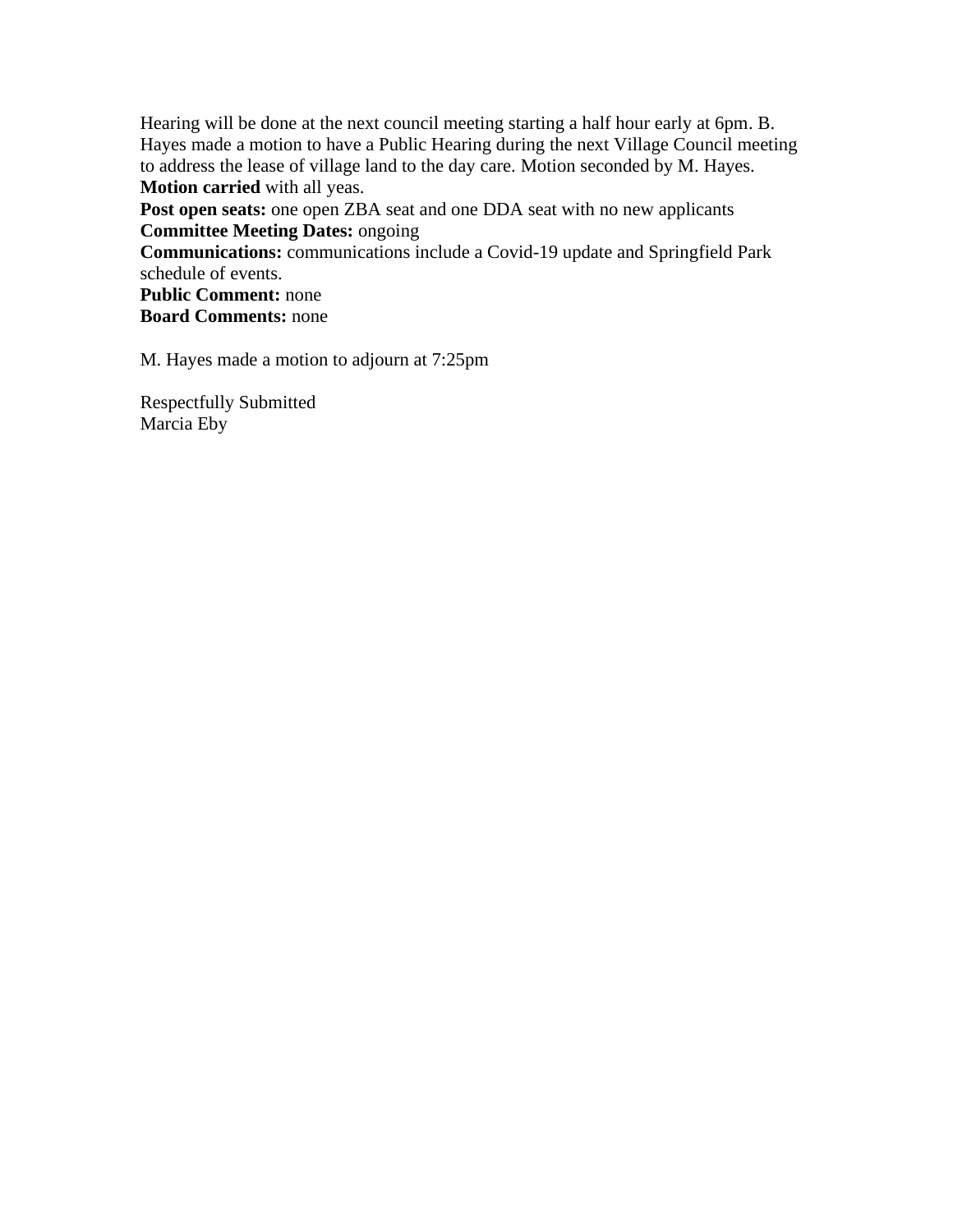## Village of Fife Lake Council Meeting Minutes June 15, 2020

Meeting called to order at 6:00pm

**Roll call:** Present: B. Hayes, M.Hayes, Tornow, Deike, and McGough Absent: Kelley, and Perpich Others: Johnson- Village Clerk, Burdzy- Village Treasurer, Broering- Zoning,

Eby- Deputy Clerk

**Approval of Agenda:** Motion made by M. Hayes to approve the agenda as presented, seconded by B. Hayes. **Motion carried** with all yeas

## **Pledge of Allegiance**

## **Special Order of Business:** none

**Consent Agenda Items:** Motion made by Deike to approve the consent agenda items as presented, seconded by B. Hayes. **Roll call:** M. Hayes-Y, Deike-Y, Tornow-Y, B. Hayes-Y, and McGough-Y. **Motion carried**

**Police/ Public Safety:** stats in packet

## **Guest:** none

**DPW Report:** Stocking not present at meeting. McGough read his report to council saying that larger trash cans in the public areas, He has replaced new wood on benches, and picnic tables. A north country sign has been placed in Lakeside Park, and pothole and wash out from rain have been repaired.

**Zoning:** Broering said that 4 permits for garages and sheds. He said the person of Boyd Street with the fence has responded and Broering feels that he will address his fence to meet the setbacks. He said that there is an ongoing issue at the motel with rain water washing part of his sea wall. He said there is a water drainage problems on Oak Street. He thinks it should be no problem to fix it. Several complaints have come in about dog waste in the parks. He said that there is an ordinance for the parks but not anywhere else. This will need to be looked into.

**Public Comment:** Bob Menzies-420 Merritt Street: he wants to know if the tree is going to be addressed on his property, and he said he is requesting a limit on yard sales. His neighbor has an on going yard sale in his yard. McGough said that her will get a quote on the the tree on his property.

## **New items**

**Resolution 2020-04 accept 2020 tax rate:** M. Hayes made a motion to adopt 2020 resolution as presented, seconded by Deike. **Roll call:** M. Hayes-Y, Tornow-Y, B. Hayes-Y, Deike-Y, and McGough-Y. **Motion carried.**

**Audit:** A copy was given to all present to look over and vote on it next month. **Open equipment and Major checking account:** Motion made by M.Hayes to open 2 additional checking accounts to satisfy the audit. Motion seconded by Deike. **Motion carried** with all yeas. There will be 3 checking accounts altogether, Major, equipment and local.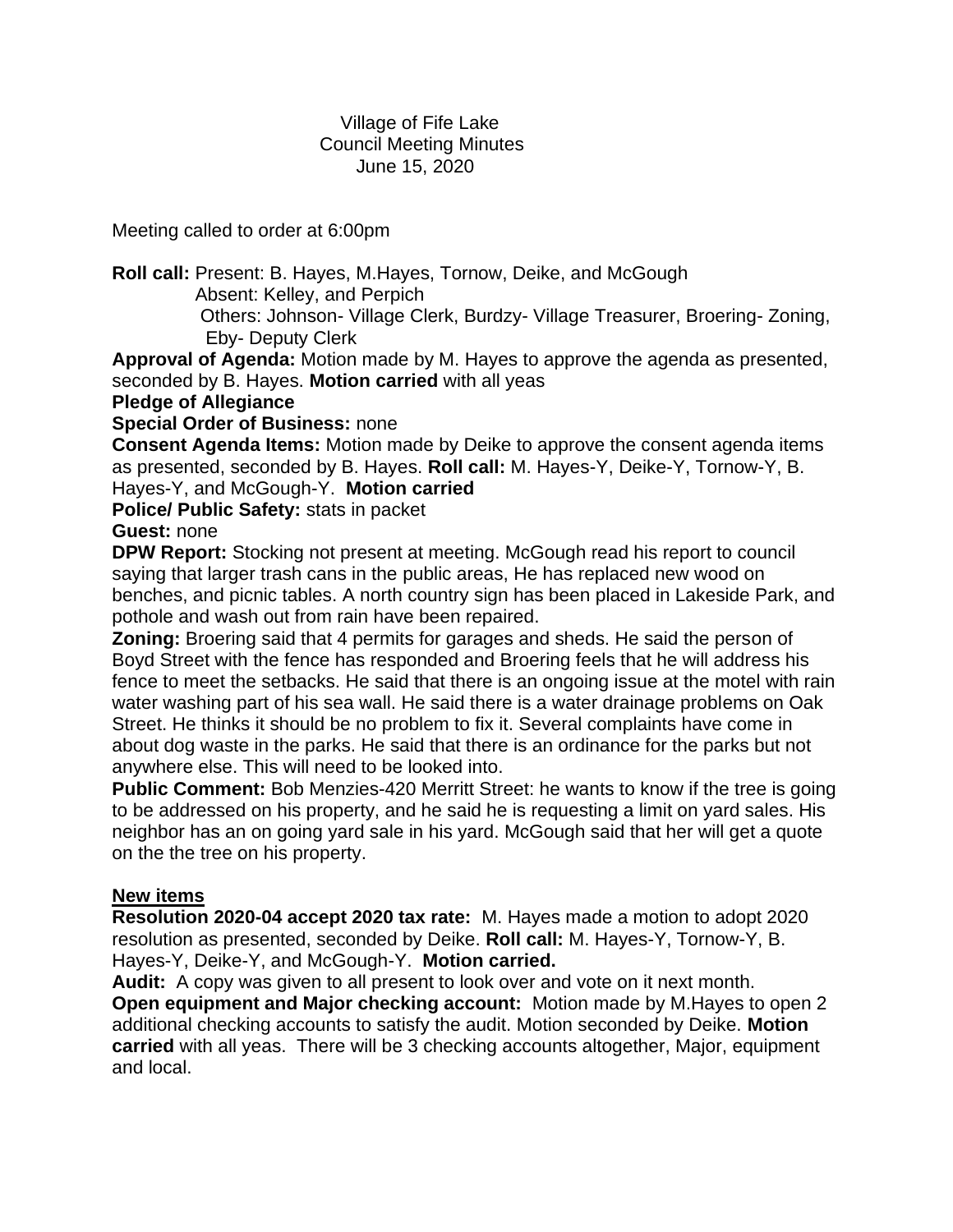## Perpich arrived at 6:25pm

**Tree Bid:** A tree needs to come down behind the museum in the alley for \$500.00. Tornow made the motion to accept the bid for \$500.00 to cut down the tree. Motion seconded by B. Hayes. **Roll call:** M. Hayes-Y, Perpich-Y, B. Hayes-Y, Deike-Y, Tornow-Y, and McGough-Y. **Motion carried.**

**Alley behind Post office:** There is an erosion problems with the alley. Borering says the problem is due to a person who has a ramp going into his barn. No one knows for sure where the alley really is. The person in question owes the village \$400,00 for a tree that was cut down earlier in the year. A note will be sent to her person requesting the \$400.00 before it is looked into. The village will be happy to work with him once he pays his bill.

**4th of July Donation:** Gloria from the Chamber is asking for the village to donate Porta johns for the 4th from Friday till Sunday in the park for 997.50. there will be washing station in all of them. Deike made a motion to bill for \$997.50 for 7 porta johns with hand washing stations. B. Hayes seconded the motion. **Roll call:** B. Hayes-Y, Deike-Y, Perpich-Y, Tornow-Y, M. Hayes-Y, and McGough-Y. **Motion carried.**

## **Public Hearing on Daycare:**

Motion by B. Hayes to close the regular meeting and open the public hearing, seconded by M. Hayes. **Motion carried** with all yeas

**Public Comment:** Broering 618 State Street:said that there was a lease agreement that he came across today between the village and the Historical Society that expired in 2018 and has not been renewed. The lease states that the area cannot be subleased. The Historical Society as been maintaining it as if the lease was valid. There was discussion about the lease and what could be done.

Linda Deeren 125 State Street: She was questioning the lease agreement. She suggested that the front be fixed up. A person from the daycare said that the front will be fixed.

Marie Voice Morgan Street : She said that the day care is a wonderful asset to the community. She wants to know why you cannot use the exciting play area. The spokesperson for the day care said the area could not be split up as it would not be 1200 feet which is required

Lisa Leedy-125 Morgan Street: She has several questions. She said that the fire barn was given to the village in 1958 for \$1.00. She asked if a title search was done on the property? If not when? She went on to question the cost for the legal request (title search, legal notices etc;) Questions about special use permits, public hearings, etc. She said that the current playground is 2900 feet of space. When they were originally licensed without a playground and would use the public parks. She also had other questions / concerns that were written out and handed out to all council members. Motion to close the public to close the public hearing made by Perpich and supported by B. Hayes. **Motion carried** with all yeas

Motion to open the regular meeting was made by M. Hayes, seconded by Perpich. **Motion carried** with all yeas

## **Updated items**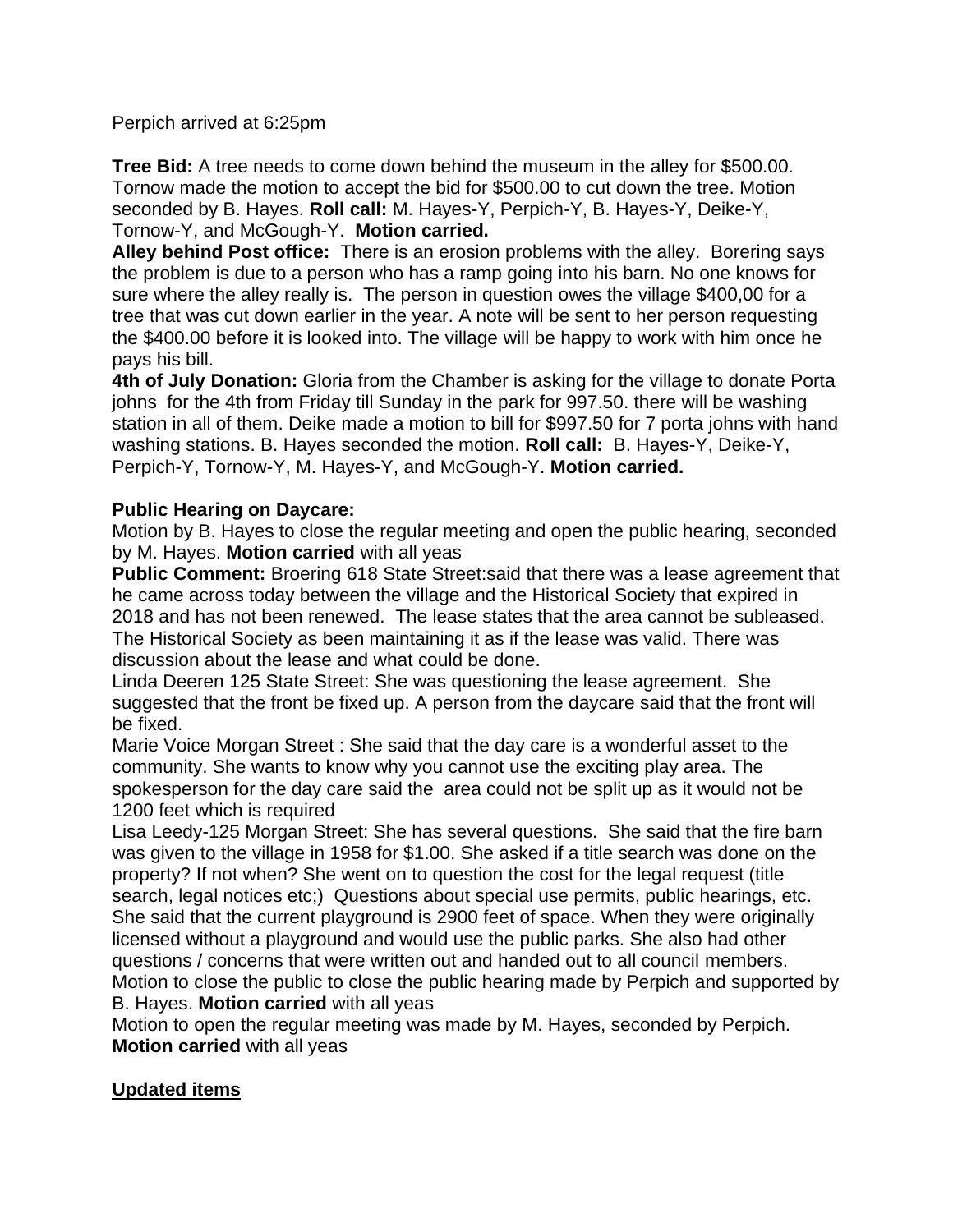**Daycare lease:** Motion made by Perpich to approve continuation of approving private lease of adjacent firebrand property. **Roll Call:** Perpich-N, M. Hayes-N, Tornow-N, B. Hayes-N, Deike-Y, and McGough-Y. **Motion failed**

Post open ZBA, and DDA: ongoing, no new applicants.

**Committee meeting dates:** ongoing

**Communication:** in packet

**Public Comment:** Broering forgot to mention that Great Lakes Energy wants to put in an electric line from Martha Street to 309 Boyd Street. He was told that they have to apply for a permit.

Bob Menzies 429 Merritt Street: He said that there is some wash out on Merritt Street starting since the repaving last year.

**Board Comments:** Perpich said that the railing by the Loon nest is getting loose and falling apart. They also discussed the retaining wall on both side of the wall. They will talk to the DDA.

McGough made a motion to adjourn at 7:50pm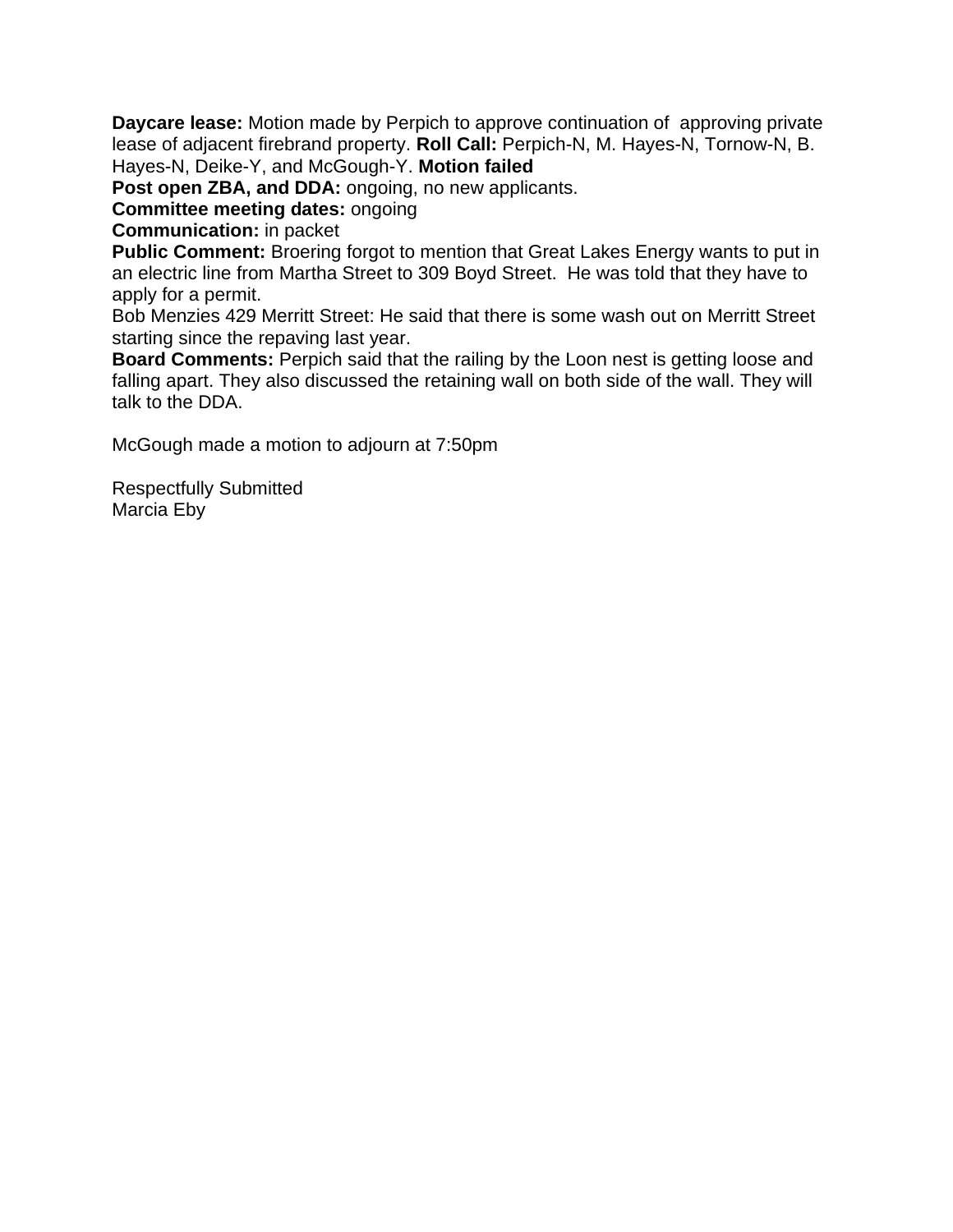#### **Village of Fife Lake Truth in Taxation Hearing June 15. 2020**

Meeting called to order at 6:47pm

**Roll call:** Present- M. Hayes, Deike, B. Hayes, and McGough. Absent: Tornow, Kelley; and Perpich. Others: Johnson- Village Clerk, Burdzy- Village Treasurer, and Eby Deputy Clerk. **Approval of Agenda:** Motion by Deike to approve the agenda as presented, seconded by B. Hayes. **Motion carried** with all yeas **Review Treasurers Report:** in 2019 it was 9.2076 and this year it is 9.021 which is a decrease. Council discussed this the change. **Public Comment:** none **Discussion:** none Motion made by McGough to adjourn at 6:53pm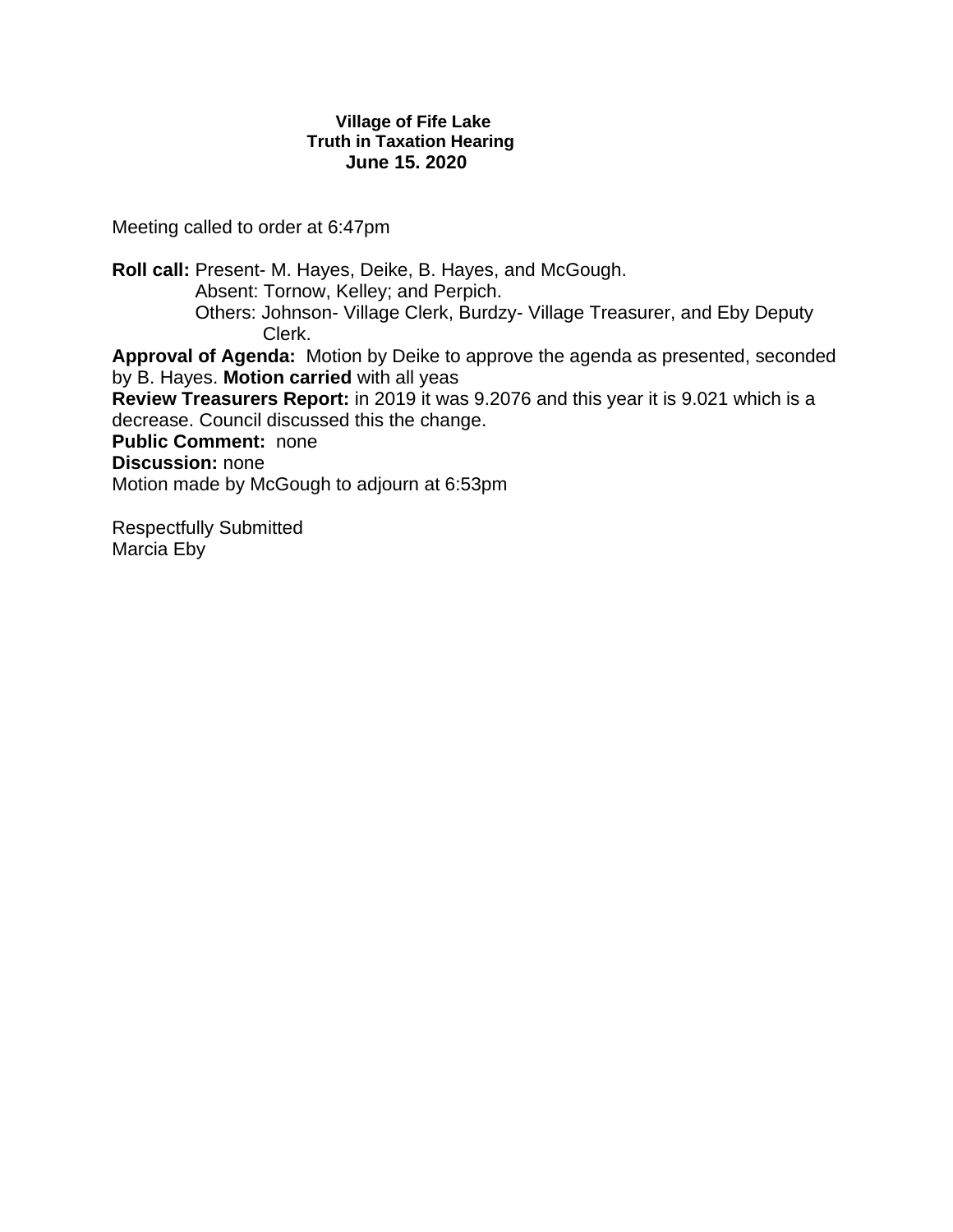Village of Fife Lake Council Meeting Minutes July 20, 2020

Meeting called to order at 6:30pm

**Roll Call:** Present: M. Hayes, Deike, Tornow, Kelley, Perpich, B. Hayes, and McGough. Absent: none

 Others: Burdzy- Village Treasurer, Stocking- DPW, Broering- Zoning, and Eby Deputy Clerk.

**Approval of Agenda:** addition to the agenda under new items letter "E" will be Village Trash Pickup. Motion made by M. Hayes to approve the agenda with the addition with the new item under 10-E. Motion seconded by B. Hayes. **Motion carried.**

#### **Pledge of Allegiance**

#### **Special Order of Business:** None

**Consent Agenda Items:** Motion made by Deike to approve the consent agenda items as presented, seconded by Kelley. **Roll call:** B. Hayes-Y, Deike-Y, Perpich-Y, Kelley-Y, Tornow-Y, M. Hayes-Y, and McGough-Y. **Motion carried.**

**Police/ Public Safety:** stats in packet.

#### **Guest:** None

**DPW:** Stocking said that there are cameras up at the recycling center that seem to slow the dumping of trash there. He is working on trimming the brush at street corners. The village is waiting to hear back from the county about striping on State Street. People have been seen from the community dumping their trash in the village dumpsters. Hypodermic needles have been found on the streets in town. Road grading continues due to the increased rainfall. **Zoning:** Broering said that the attorney continues to pursue the Fisher Property. McGough and Broering met with the daycare and came up with a solution and they seem happy. He said the old fire barn needs some maintenance. They said it was the bell tower that needs attention. He talked to the people who have the ongoing yard sale and thinks that has been resolved. There was some discussion of boats that are being anchored just offshore for weeks. The daycare said that they are going to extend their fencing and put in decorative fencing along the property

line between them and the fire barn. **Public Comment:** Geri Ann Street- 8100 Hodge Road, Kingsley introduced herself and said that she is running in the upcoming election for Township Supervisor. The election is on August 4th.

Lisa Leedy- 125 Morgan Street: She suggested that when making decisions you have to look at federal and local ordinances. She was curious about when the fire barn lease would be renewed. She said that when there is a road closure, it needs the vote of the village council. She discussed the short-term rental that the planning commission was working on.

The said there is a lack of Communication regarding meetings. She said that she has received notice of special meeting the day of the meeting. There was discussion on ways to make the communication better.

### **New items**

**Historical Society Donation:** Tabled till next month. Motion made by Deike to table the donation to the Historical Society till next month, seconded by B. Hayes. **Motion carried Spring Cleanup:** spring Cleanup is scheduled for August 1, from 8am -12pm **Broom for Kubota Tractor:** Motion by Perpich to approve the brush for the Kobota tractor from Ginup Tractor Supply. Motion seconded by B. Hayes. **Roll call:** Kelley-Y, M. Hayes-Y, Perpich-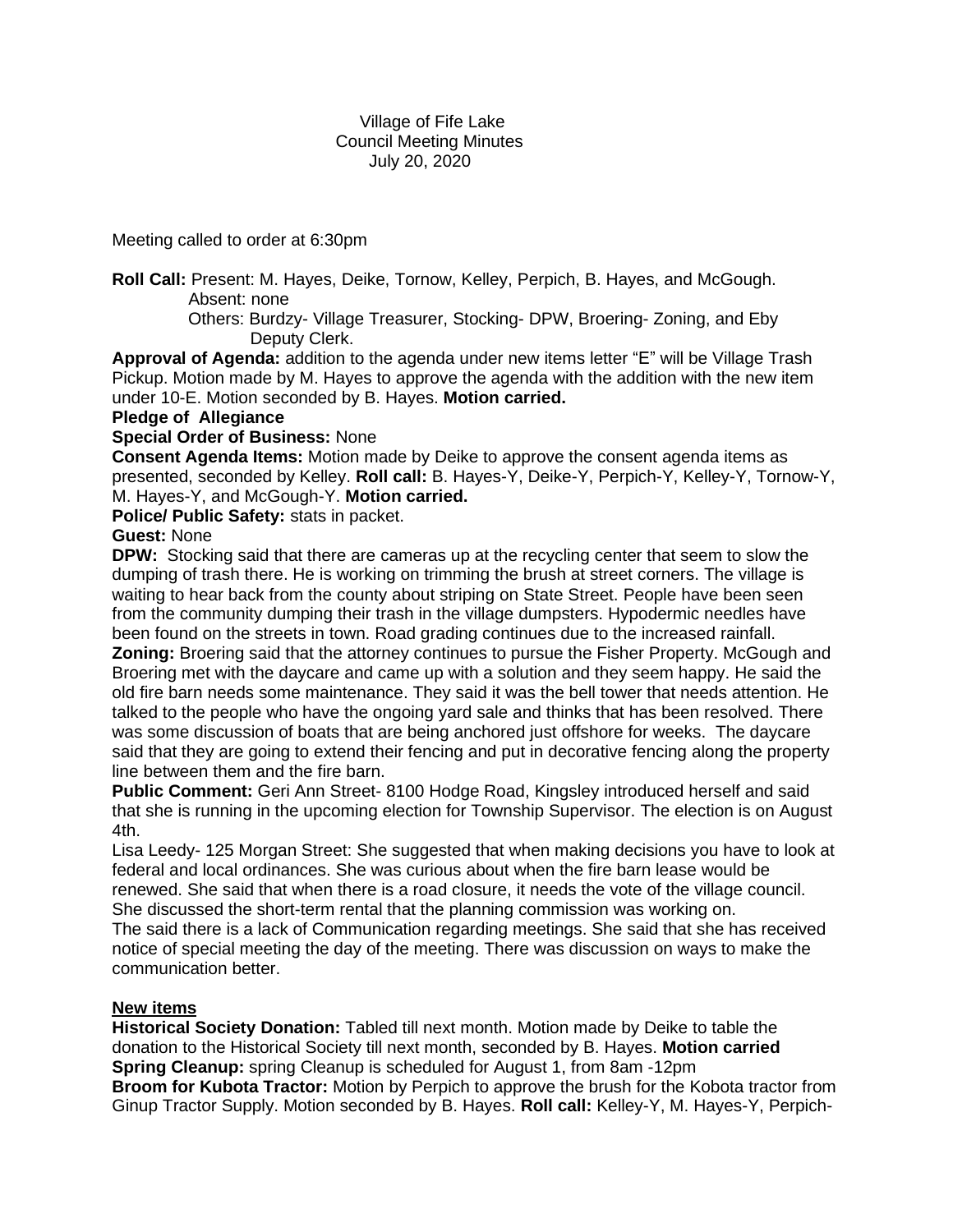Y, B. Hayes-Y, Deike-N, Tornow-Y, and McGough-Y. **Motion carried.** The cost of the brush is \$2399.00

**Speed on State Street:** There is a problem with traffic speeding on State Street. There was some discussion of putting a stop sign on Anthony Street. There were concerns about putting a signs there. Motion made by Perpich to investigate public safety representation during monthly council meetings, seconded by B. Hayes. **Motion carried.**

**Village Trash Pickup:** Deike checked into having trash pickup through the village at the village expense. She wanted council thoughts on this idea. Deike made a motion to have the As Hoc committee look into the trash pickup. Motion seconded by M. Hayes.**Motion carried.**

### **Updated Items**

**Audit:** Motion made by M. Hayes to approve the March 1, 2019- February 20, 2020 most recent audit. Motion seconded by B. Hayes. **Motion carried.**

**Open seats:** There are seats open on ZBA and DDA. One person applied for a ZBA seat. Motion made by Deike to appoint Leedy to the ZBA. Motion supported by B. Hayes. Motion resided by Deike. The vote will be done at the next meeting.

### C**ommittee Meeting dates and times:** ongoing

#### **Communication:** None

**Public Comment:** Linda Deeren-125 State Street: She also discussed the speeding in front of her house. She questioned the garbage issue. She discussed oak trees in the alley behind her house. She said they were leaning and are in the power lines.

Lisa Leedy- 125 Morgan Street: She requested a copy of the Audit. She discussed the shortterm rental that planning was working on. She discussed the garbage issue.

**Board Comments:** Kelley thanked the village for taking the big limb from the oak tree in her yard.

Tornow wanted to thank Stocking for all the work he does. He said he was doing a great job.

Motion made by Tornow to adjourn at 7:55pm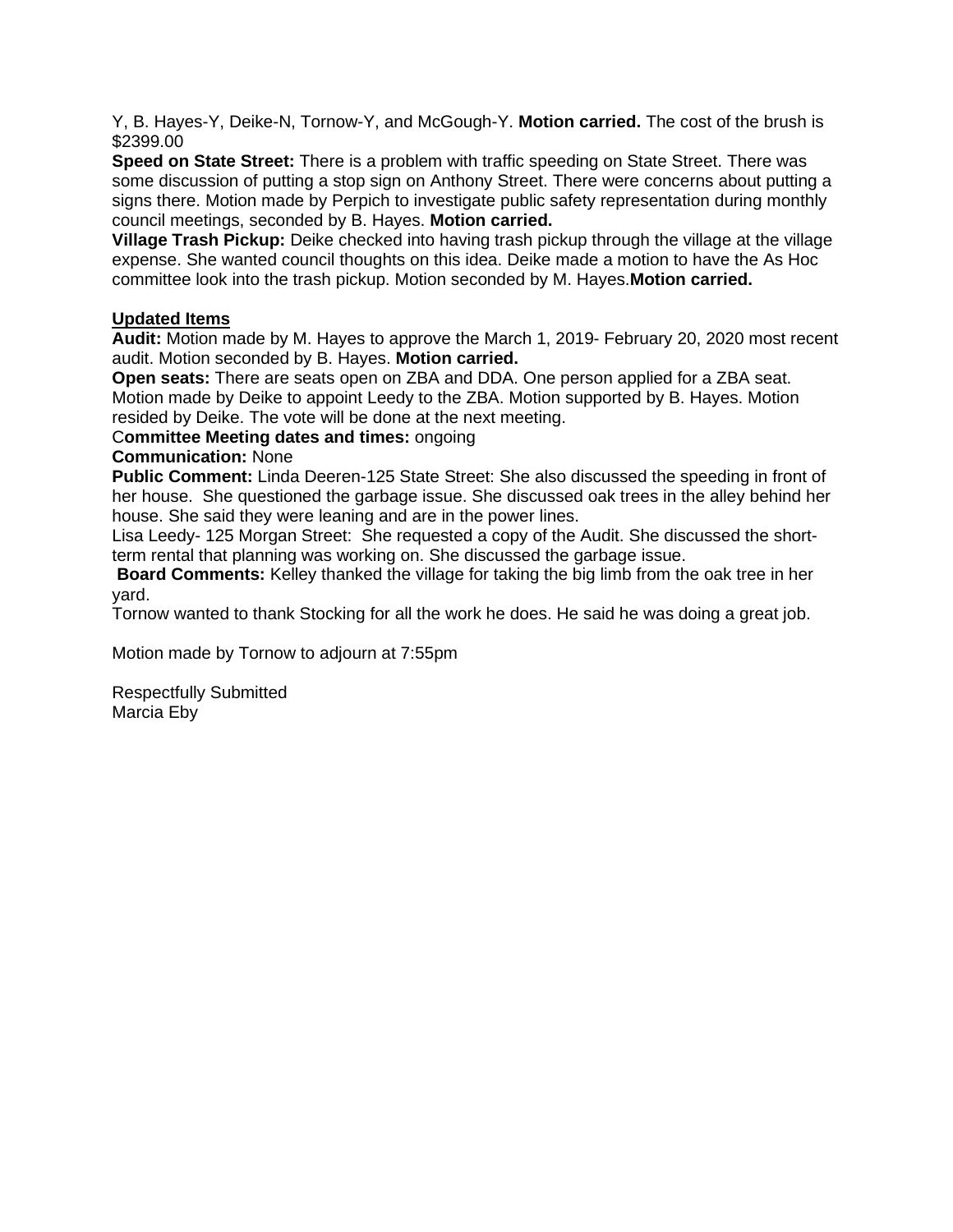# Village of Fife Lake Council Meeting Minutes August 17,2020

Meeting called to order at 6:31pm

**Roll Call:** Present- M. Hayes, Deike, Tornow, Kelley, and McGough.

Absent: B. Hayes, and Perpich.

 Others: Burdzy- Village Treasurer, Broering- Zoning, and Eby- Deputy Clerk.

**Approval of Agenda:** Additions made to the agenda include under new items letter "D" Sand on the Beach, and letter "E" will be Blood Drive. Motion made by M. Hayes to approve the agenda with the changes, seconded by Kelley. **Motion carried** with all yeas.

# **Pledge of Allegiance**

**Special Order of Business:** None

**Consent Agenda Items:** Motion made by Deike to approve the Consent Agenda Items as presented, seconded by M. Hayes. **Roll call:** Deike-Y, Kelley-Y, Tornow-Y, M. Hayes-Y, and McGough-Y. **Motion carried.**

**Police/Public Safety Report:** not present- Council is requesting a detailed record from the traffic meters.

**Guest:** None

**DPW:** Report given by McGough who said the new brush was purchased for the tractor. Pots holes are being filled.

**Zoning:** Two permits were issued, one for a shed and one for a garage with living quarters above it. One complaint that was checked out to be nothing. The Fisher issue is still ongoing with the attorney. Broering discussed short term rentals

**Public Comment:** Bob Menzies- 420 Merritt Street, He questioned why law would not enforce short term rental problems. He commented on a stop sign at Anthony Street.

Greg Hall- He introduced himself saying that he is running for Sheriff in Grand Traverse County. He discussed his views on law enforcement and a brief history of his background.

Nicole Gibson- Boyd Street, introduced herself as the new incoming trustee on the township board.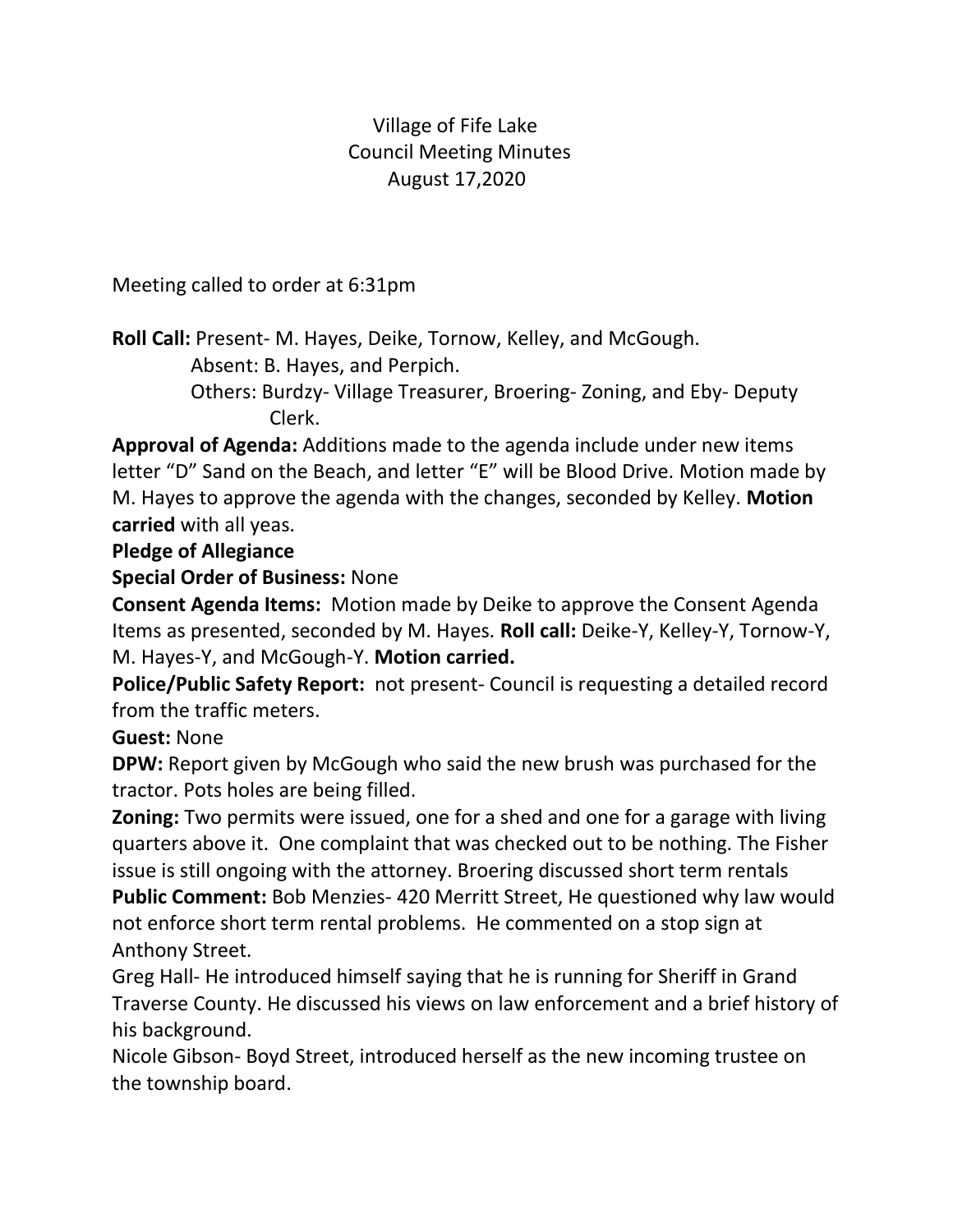# **New Items**

**Historical Society Lease:** M. Hayes pointed out some typos in the lease. Under the heading TERM the word "ten" needs to be omitted as this will be a 5-year lease and under the signature section the executed date needs to be 2020 not 2008 and further down 200\_ needs to be updated. Motion made by Deike to approve the lease agreement between the Village and the Historical Society for the old fire barn with the corrections. Kelley seconded the motion. **Motion carried** with all yeas.

**Tree Bids:** Two trees on Pierce Street need to be cut down. One is dead and one is dying. Both to be done for \$1,100.00. These are Maple Trees. M. Hayes made a motion to have the two trees cut down for a total of \$1,100.00. Motion seconded by Deike. **Roll call:** M. Hayes-Y, Deike-Y, Tornow-Y, Kelley-Y, and McGough-Y. **Motion carried.** Tentative date is scheduled for September 1st

**Cost of living increase for DPW:** Tabled till next month. Will need to look into how much he is making now.

**Sand on Beach:** Deike is requesting more sand for the Lakeside Park as most of the sand has washed away. Council will get prices for beach sand for next spring. **Blood Drive:** Deike said that the schools NHS program would like to do a blood drive but since the school is prepping it cannot be done at the school. Dieke asked it could be done the village hall parking lot instead. The date will be on August  $26<sup>th</sup>$ . Motion made by M. Hayes to allow NHS to do a blood drive in the parking lot of the village hall. Motion seconded by Tornow. **Motion carried** with all yeas.

# **Updates items**

**Historical Society Donation:** This is going to be tabled.

**Post open Seats:** One DDA seat and only one applicant for the ZBA who still needs to be sworn in.

**Committee Meeting dates and times:** Ongoing.

**Communication:** One communication came in that will be sent to the Historical Society for their review.

**Public Comment:** Bob Menzies- 420 Merritt Street question an oak tree on his property. Council will look into it.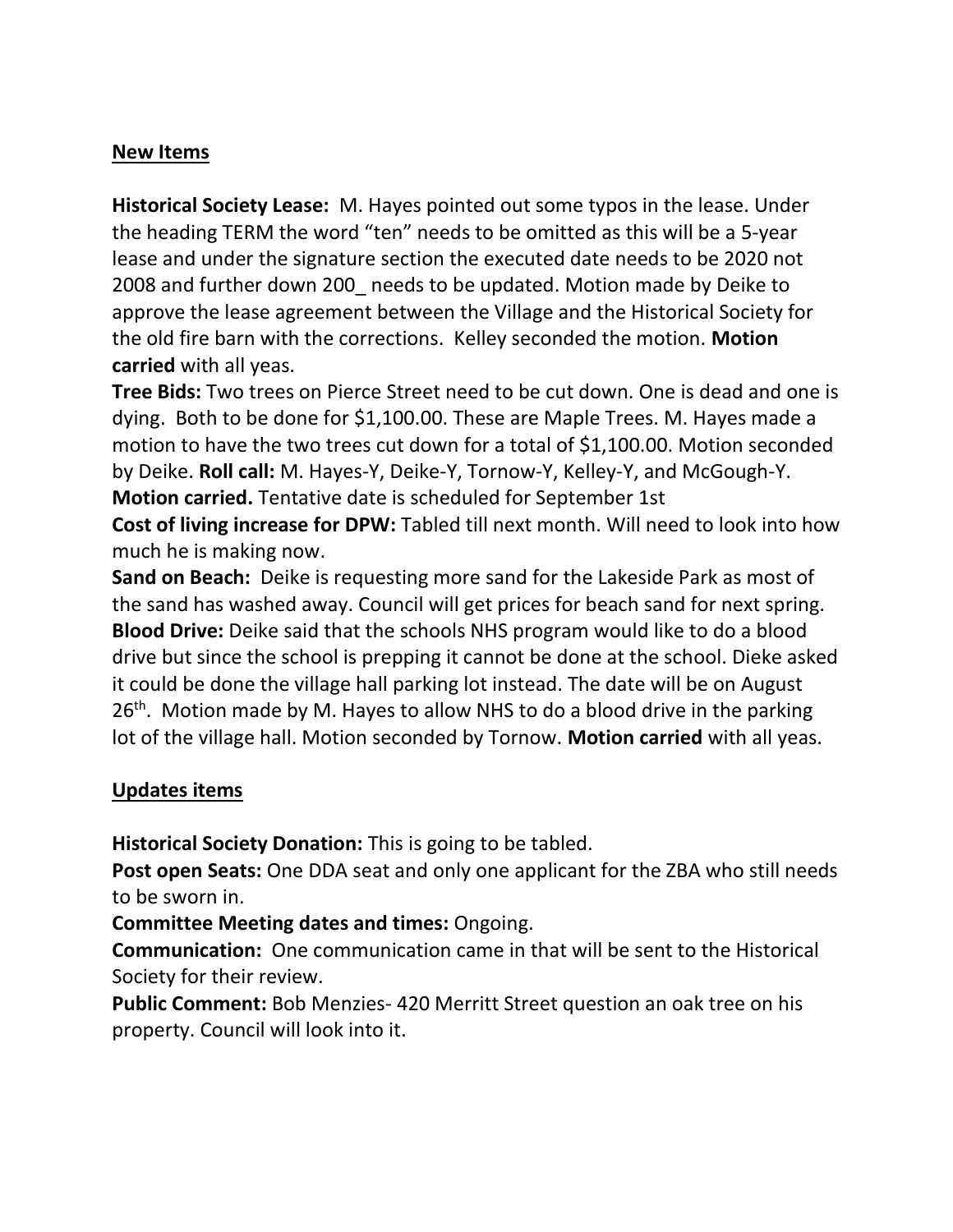**Board Comments:** Tornow is complaining about the overgrowth at Lakeview park. He is requesting that he be allowed to trim the trees at the park. He will be volunteering his time

Motion made by Mcgough to adjourn, seconded by Tornow at 7:30pm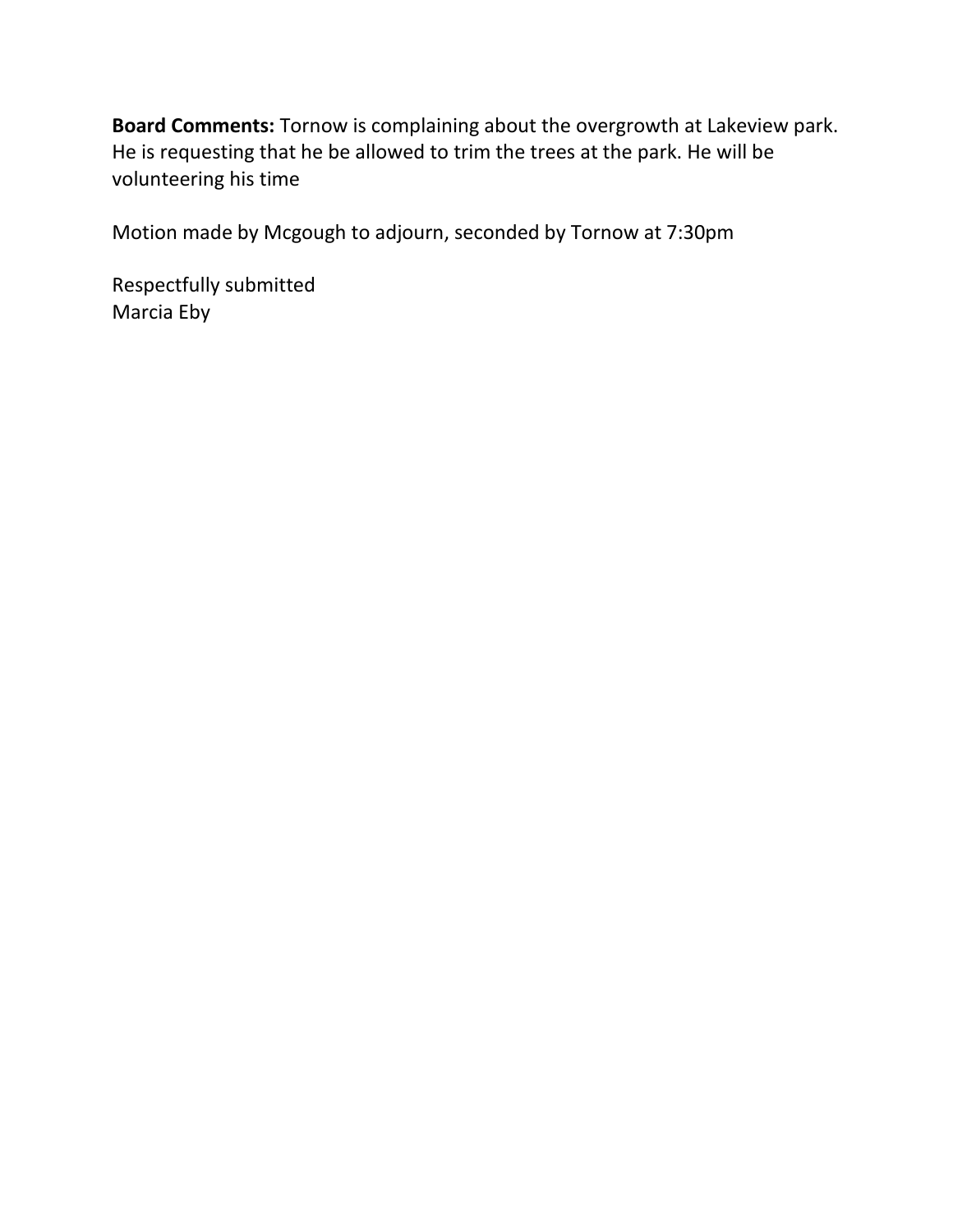## Village of Fife Lake Council Meeting Minutes September 21,2020 This meeting was done on Zoom

Meeting called to order at 6:35pm

Roll Call: Present: M. Hayes, Deike, Tornow, Kelley, Perpick, B. Hayes, and McGough Absent: none

Others: Johnson- Village Clerk and Eby- Deputy Clerk.

Approval of Agenda: B. Hayes made a motion to approve the agenda as presented, seconded by Tornow. Motion carried with all yeas.

### Pledge of Allegiance

Consent Agenda Items: Deike made a motion to approve the consent agenda items as presented, seconded by Kelley. Roll call: B. Hayes-Y, Deike-Y, Perpick-Y Kelley-Y, Tornow-Y, M. Hayes-Y, and McGough-Y. Motion carried.

Police/Public Safety: Stats in packet. There was a question about the data from the traffic signs. There is a fee to obtain that information on an annual basis and the fee is not currently paid for. Will check with the township to see about the helping with the cost.

DPW Report: Report in packet. Stocking not present at the meeting.

Zoning: Broering not present to give a report. It was reported that one driveway permit was issued. Council asked if fence on Boyd Street was resolved.

Public Comment: none

## New items

Scott Tinker- Hazmat: It was discussed that this was a Grand Traverse hazmat training. Council asked for an invoice to be presented which would be split with the township and other surrounding townships if they choose to participate. Council had some questions about it and asked if someone from 'Grand Traverse could come to talk to council about this. This will be tabled.

Scarecrow Festival: The Scarecrow Festival is requesting \$100.00 for candy. Motion made by B. Hayes to donate \$100.00 for candy to the Scarecrow Festival. Motion seconded by Tornow. Roll call: Deike-Y, M. Hayes-Y, Tornow-Y, B. Hayes-Y Perpich-Y, Kelley-Y, and McGough-Y. Motion carried. The Festival is on the second Saturday on October.

Cost of living increase: This is a cost of living increase for the clerk. Motion made by Deike to increase her pay by .50 cents to 15.00/ hour. Motion seconded by Perpich. Roll call: M. Hayes-Y, Deike-Y, Tornow-Y, Kelley-Y Perpich-Y, B. Hayes-Y and McGough-Y. This will go into effect with the next pay period.

## Updated items

Cost of living for DPW: Motion made by Perpich to increase his cost of living raise to .69 cents retro to August 1<sup>st</sup>. Motion seconded by B. Hayes. **Roll Call:** Kelley-Y, M. Hayes-Y, Perpich-Y, Deike-Y, Tornow-Y, and McGough-Y. Motion carried.

Historical Society Donation: This will be tabled

Post open Seats: 3 ZBA seats and one DDA seat open. No new applicants.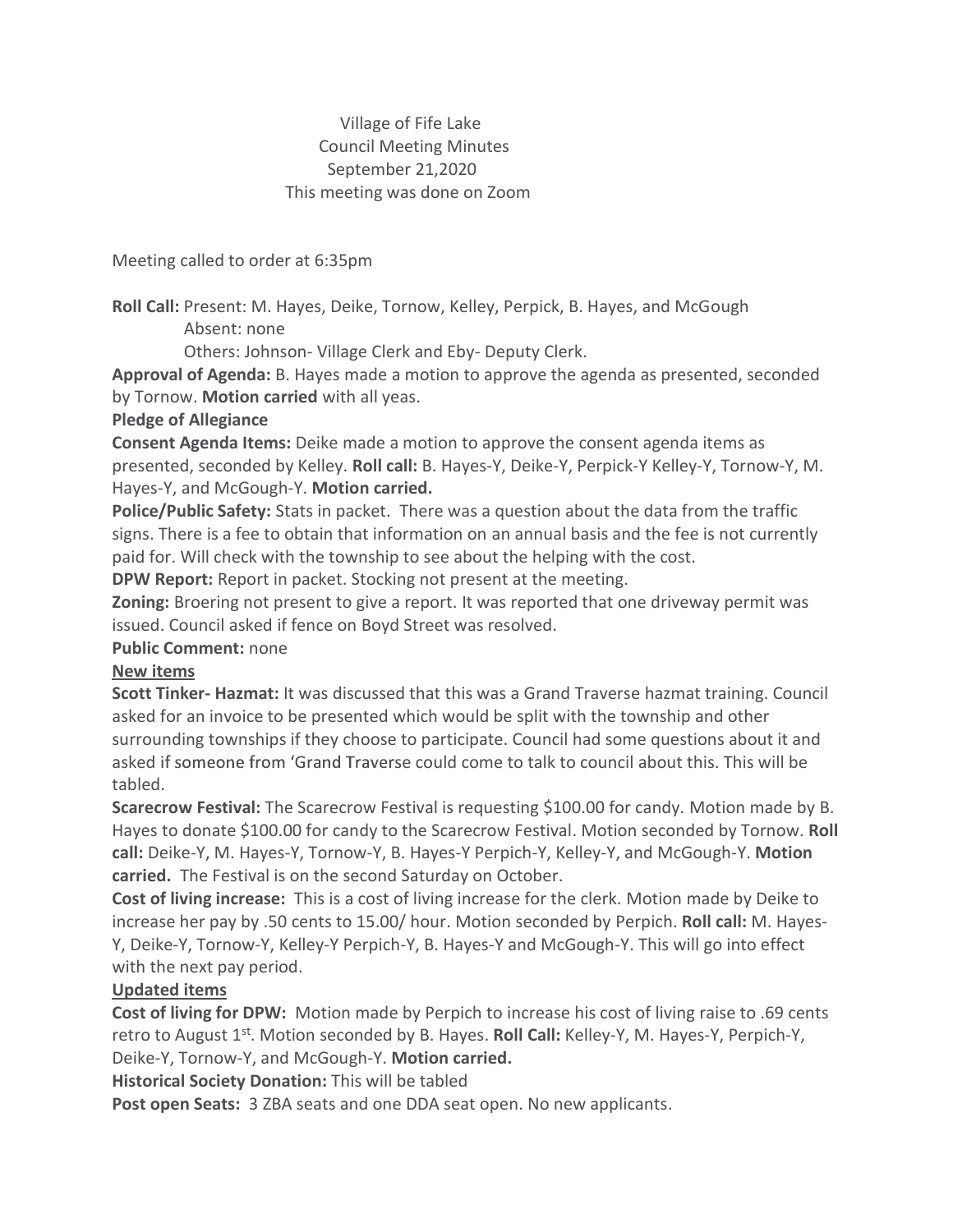Committee meeting dates and times: Report in clerks report Communication: none Public comment: none Board Comments: none

M. Hayes made a motion to adjourn at 7:15pm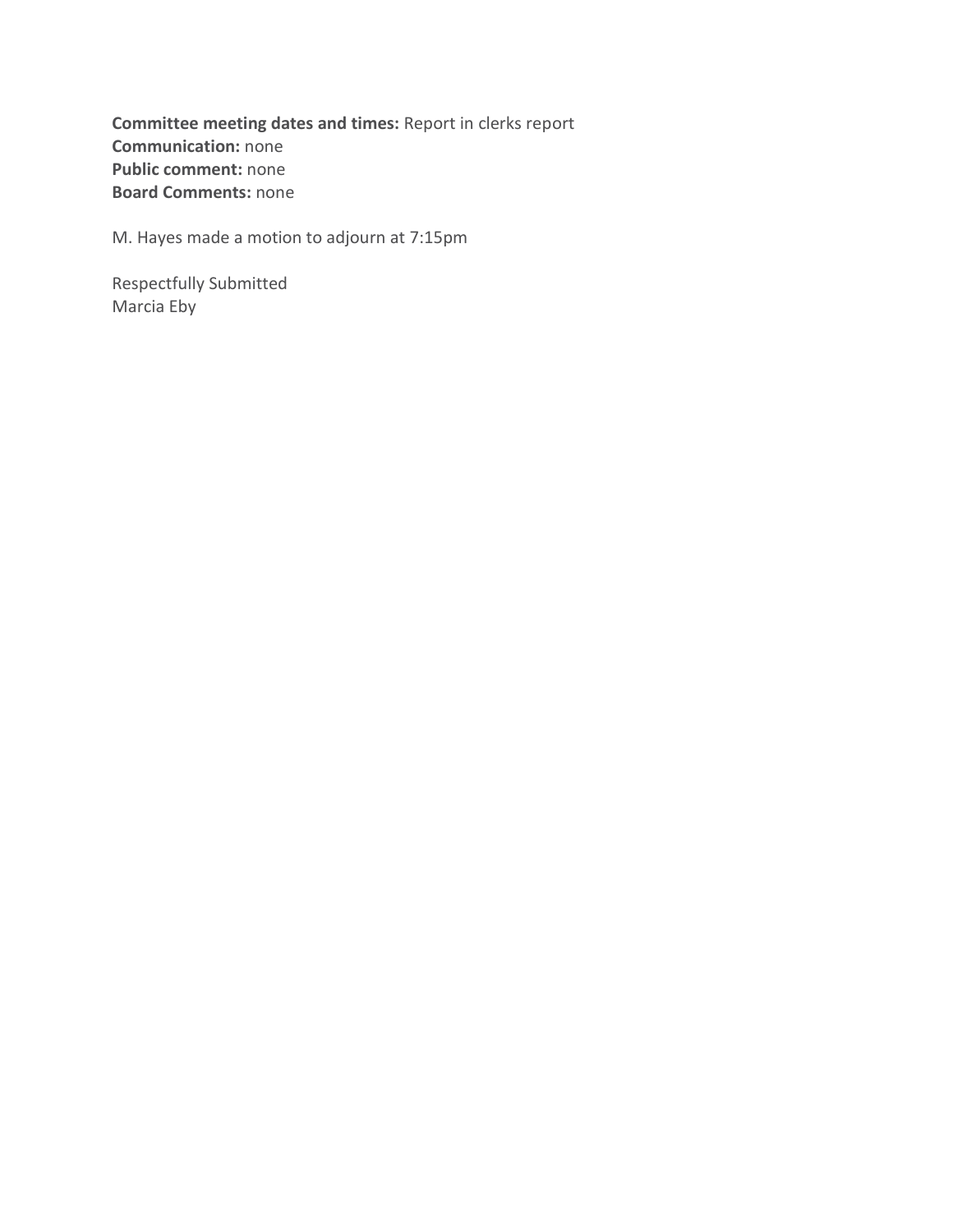## Village of Fife Lake Council meeting Minutes October 20,2020. This meeting was done on Zoom

Meeting called to order at 6:31pm

**Roll call:** Present: Perpich, B. Hayes, Tornow, Kelley, M. Hayes, and McGough. Absent: Deike Others: Burdzy- Village Treasurer, Johnson- Village Clerk, Broering- Zoning, and Eby- Deputy Clerk

**Approval of Agenda:** Additions to the agenda under new items letter "E" New blade for truck and letter "F" is Lark Lawn and Garden. Motion made by B. Hayes to approve the agenda with the additions, seconded by M. Hayes. **Motion carried** with all yeas.

**Pledge of Allegiance**

**Special Order of Business:** None

**Consent Agenda Items:** Motion made by M. Hayes to approve the Consent agenda Items as presented, seconded by Kelley. **Roll Call:** Tornow-Y, Perpick-Y, B. Hayes-Y, Kelley-Y, M. Hayes-Y, and McGough-Y. **Motion carried.**

**Police/ Public Safety:** stats in packet

**Guest:** none

**DPW:** no report other than he need for salt and sand

**Zoning:** No real zoning issues. A few inquiries only. Broering was inquiring about the tree in Menzies front year on the right of way. It will be checked into.

**Public Comment:** none

### **New items**

**Salt bid:** M. Hayes made a motion to approve the salt bid for \$7944.00 not to exceed \$8000.00. Motion seconded by B. Hayes. **Roll call:** Perpich-Y, B. Hayes-Y, Tornow-Y, Kelley-Y, M. Hayes-Y, and McGough-Y. **Motion carried**

**Sand Bid:** B. Hayes made a motion to approve the sand bid for \$787.50 not to exceed \$800.00. Motion seconded by Tornow. **Roll call:** Kelley-Y, M. Hayes-Y, B. Hayes-Y, Perpich-Y, Tornow-Y, and McGough-Y. **Motion carried**

**Blades of plow truck:** M. Hayes made a motion to approve the purchase for a blade for the truck, not to exceed \$800.00 Motion seconded by Perpich. **Roll call:** Tornow-Y, Perpich-Y, B. Hayes-Y, Kelley-Y, M. Hayes-Y, and McGough-Y. **Motion carried.**

**Lark Lawn and Garden:** Motion made by Perpich to purchase a zero-turn wheel for \$129.99, seconded by B. Hayes. **Roll Call:** Perpich-Y, B. Hayes-Y, Tornow-Y, Kelley-Y, M. Hayes-Y, and McGough-Y. **Motion carried**

**Presidents wage increase:** There was discussions on what was the appropriate pay for a person in this position and what other villages are paying their presidents. Tornow made a motion to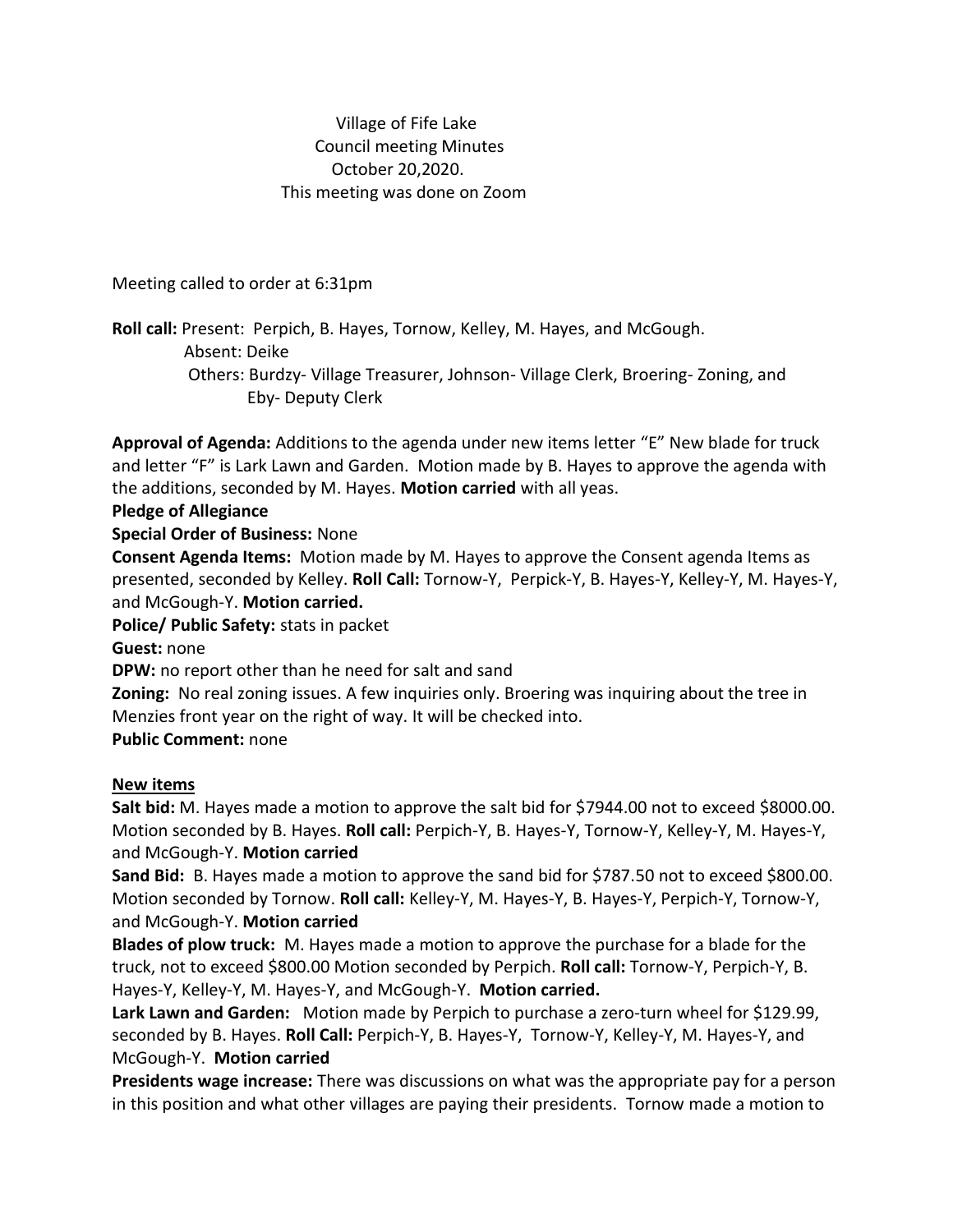increase the village presidents pay to \$250.00 a month to expire at the end of the term. The pay rate will be effective from September 1<sup>st</sup> till the end of the term. Motion seconded by B. Hayes. **Roll Call:** Kelley-Y, M. Hayes-Y, B. Hayes-Y, Perpich-Y, Tornow-Y, and McGough-abstain **Motion carried.** This will be researched for the next term.

### **Updated items**

**Hazmat:** no one was present to speak about this. This will be tabled. **Police data:** This will be look into. More information needed. Post open seats: ongoing, no new applicants

**Communication:** in packet: There was discussion about Halloween and how it is going to be done. The times will be posted on the website.

**Public Comment:** Geriann Street requested getting the village packets prior to the meeting. She also questioned the speed signs.

**Board Comments:** Update on Joint Planning Commission with the hiring of a planner. Perpich asked about chickens in the village.

Motion made by B. Hayes seconded by Tornow to adjourn at 7:40pm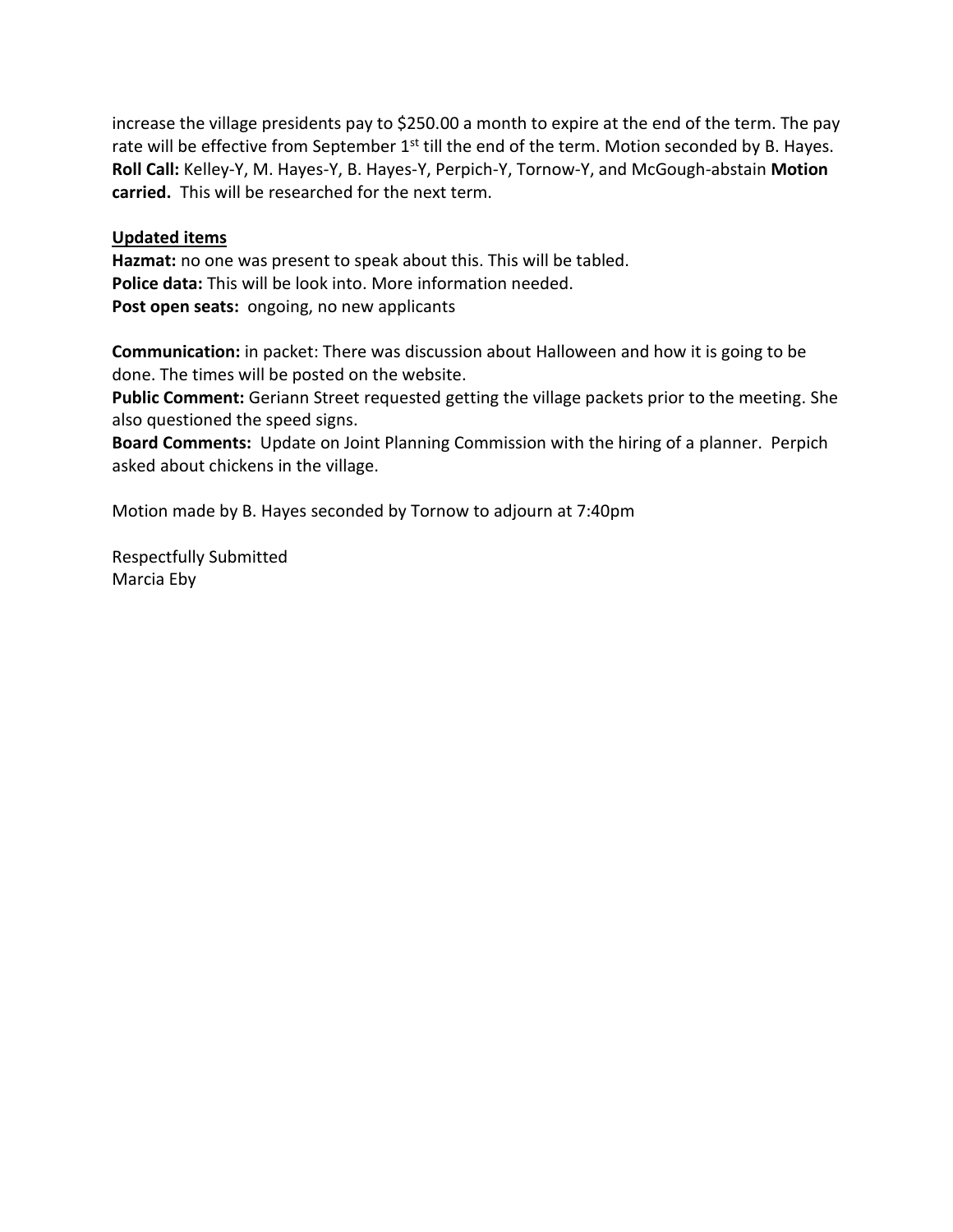## Village of Fife Lake ORV Ordinance Amendment Public Hearing November 16, 2020

Meeting called to Order at 6:04pm via Zoom

**Roll Call:** Present- Perpich, B. Hayes, Tornow, Kelley, M. Hayes, and McGough. Absent: Deike.

**Approval of Agenda:** M. Hayes made a motion to approve the agenda as presented, seconded by Tornow. **Motion carried** with all yeas.

## **ORV Ordinance**

 **Discussion:** Council discussed the language of the ordinance. In section E the wording of registered snowmobile needs to be removed from the wording.

**Public Comment:** Stan Patrick commented on the addition of signs to prevent snowmobiles on the sidewalk.

Deike joined in at 6:20pm

## **Close ORV Ordinance Public Hearing.**

Motion by M. Hayes to close the meeting seconded by B. Hayes. Meeting closed at 6:24pm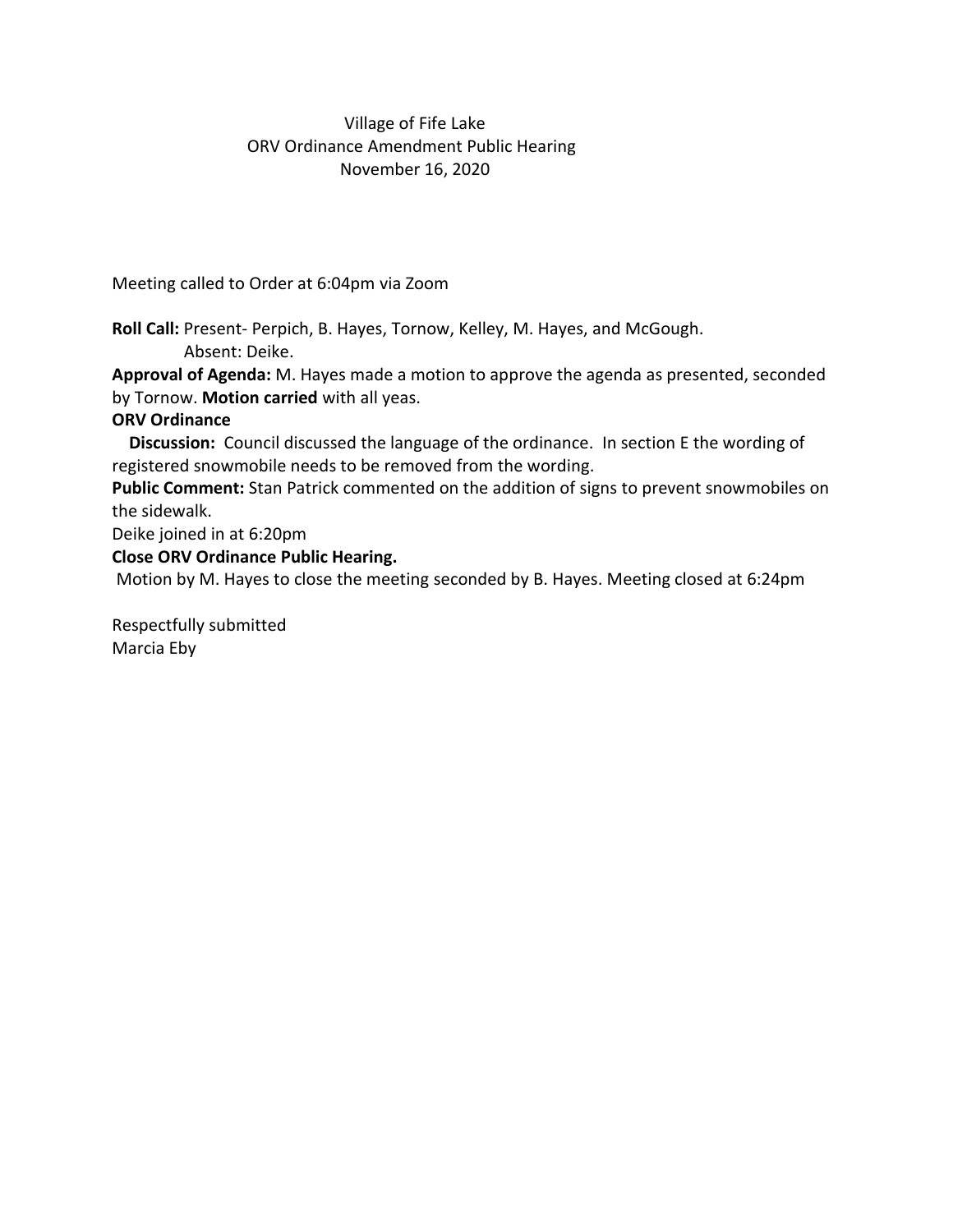## Village of Fife Lake Council Meeting Minutes November 16, 2020

Meeting called to order at 6:30pm

**Roll Call:** Present: Perpich, B. Hayes, Deike, Tornow, Kelley, M. Hayes, and McGough. Absent: none

Others: Johnson- Village Clerk, and Eby- Deputy Clerk

**Approval of Agenda:** M. Hayes made a motion to approve the agenda as presented, seconded by Kelley. **Motion carried** with all yeas.

**Pledge of Allegiance**

**Special order of Business:** none

**Consent Agenda Items:** Kelley made a motion to approve the consent agenda items as presented, seconded by B. Hayes. **Roll call:** Tornow-Y, Deike-Y, Perpich-Y, B. Hayes-Y, Kelley-Y, M. Hayes-Y, and McGough-Y. **Motion carried.**

**Police/ Public Safety:** stats in packet.

**Guest:** none

**DPW:** Stocking not present. No report submitted to council. Council is requesting a report monthly when he is not at the meetings

**Zoning:** No report submitted. It was verbally reported that no permits were issued.

**Public Comment:** none

## **New items**

**Ordinance Amendment 2020-05:** Motion made by B. Hayes to approve Ordinance 2020-05 with the changes in section2 letter E to strike out registered snowmobiles. Motion seconded by Perpich. **Roll Call:** Deike-Y, Kelley-Y, M. Hayes-Y, B. Hayes-Y, Perpich-Y, Tornow-Y, and McGough-Y. **Motion carried.**

**Tree Bid:** This is for the removal of a tree in the road right of way at 420 Merritt Street. Bid is in packet. M. Hayes made a motion to approve the bid for \$1000.00, seconded by Tornow. **Roll call:** Tornow-Y, Deike-Y, Perpich-Y, B. Hayes-Y, Kelley-Y, M. Hayes-Y, and McGough-Y. **Motion carried.**

## **Updated Items**

**Hazmat:** tabled. No one present to discuss this.

Police Data: Council is looking into solar powered traffic signs. The cost would be \$400.00 a year after the first year. The village is going to apply for a grant for the signs and possibly get cross walk signs for the downtown area and the Ball Park with the same grant.

**Open seats:** Still ongoing. Kelley is going to reapply for her seat on the Planning Commission. 3 ZBA seats open, 2 DDA seats, and one Planning seat if Kelley reapplies for her seat.

**Communication:** none

**Public Comment:** none